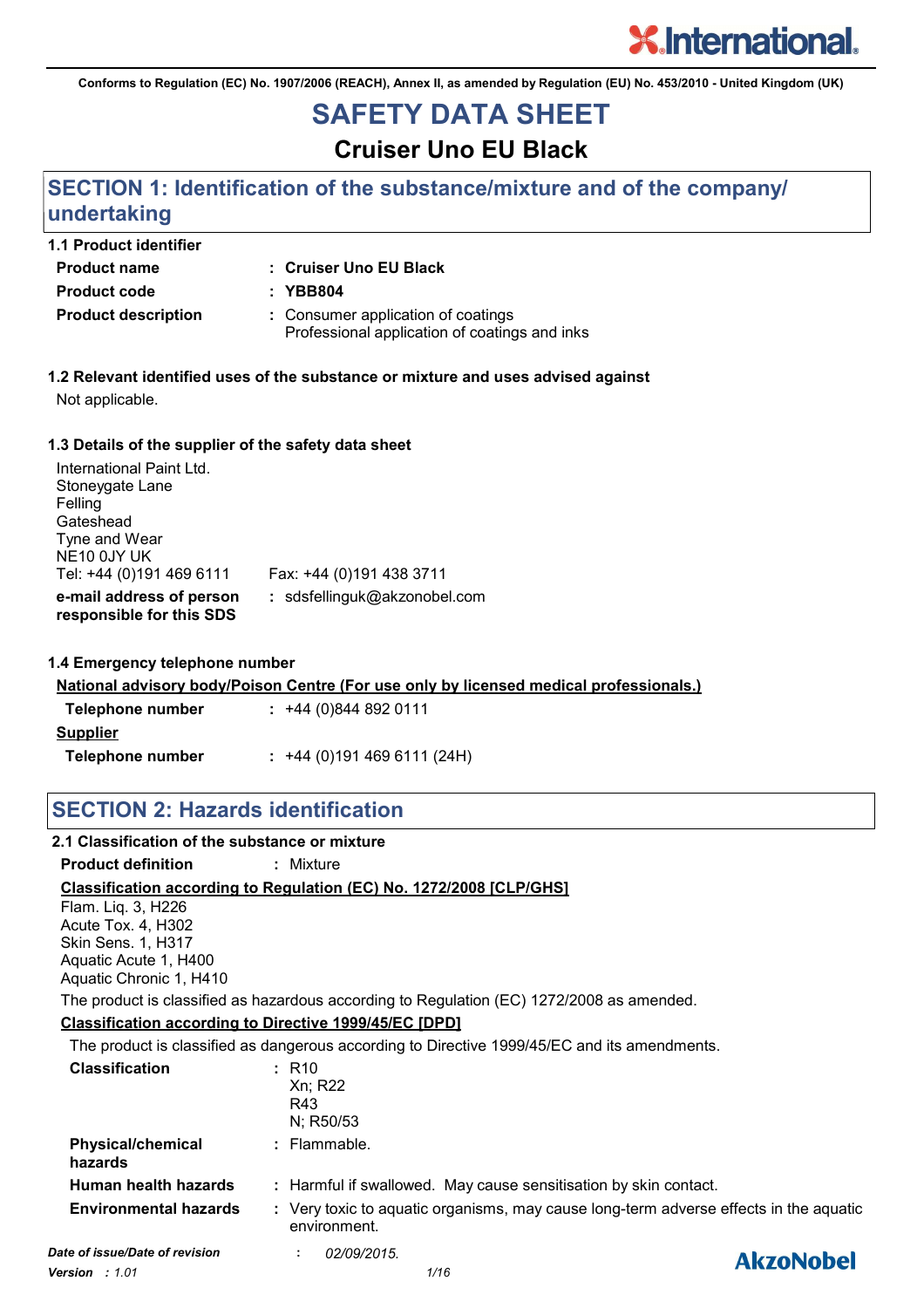**AkzoNobel** 

### **SECTION 2: Hazards identification**

See Section 11 for more detailed information on health effects and symptoms. See Section 16 for the full text of the R phrases or H statements declared above.

#### **2.2 Label elements**

| <b>Hazard pictograms</b>                                                                                                                                 |                                                                                                                                                                                                                                                                                                                                                                                                                                                                                                                                                                                                                                                                         |
|----------------------------------------------------------------------------------------------------------------------------------------------------------|-------------------------------------------------------------------------------------------------------------------------------------------------------------------------------------------------------------------------------------------------------------------------------------------------------------------------------------------------------------------------------------------------------------------------------------------------------------------------------------------------------------------------------------------------------------------------------------------------------------------------------------------------------------------------|
| <b>Signal word</b>                                                                                                                                       | : Warning                                                                                                                                                                                                                                                                                                                                                                                                                                                                                                                                                                                                                                                               |
| <b>Hazard statements</b>                                                                                                                                 | : Flammable liquid and vapour.<br>Harmful if swallowed.<br>May cause an allergic skin reaction.<br>Very toxic to aquatic life with long lasting effects.                                                                                                                                                                                                                                                                                                                                                                                                                                                                                                                |
| <b>Precautionary statements</b>                                                                                                                          |                                                                                                                                                                                                                                                                                                                                                                                                                                                                                                                                                                                                                                                                         |
| General                                                                                                                                                  | : Keep out of reach of children. Do not handle until all safety precautions have been<br>read and understood.                                                                                                                                                                                                                                                                                                                                                                                                                                                                                                                                                           |
| <b>Prevention</b>                                                                                                                                        | : Use only outdoors or in a well-ventilated area. Avoid release to the environment.<br>Do not eat, drink or smoke when using this product. Contaminated work clothing<br>should not be allowed out of the workplace. Keep away from heat, sparks, open<br>flames and hot surfaces. - No smoking. Do not breathe dust/fume/gas/mist/vapours/<br>spray. Wear protective gloves and eye/face protection. In case of inadequate<br>ventilation wear respiratory protection.                                                                                                                                                                                                 |
| <b>Response</b>                                                                                                                                          | : IF SWALLOWED: Do NOT induce vomiting. Get immediate medical attention. IF<br>ON SKIN: Wash with plenty of soap and water. Do not use solvents or thinners to<br>clean the skin. IF IN EYES: Rinse cautiously with water for several minutes.<br>Remove contact lenses, if present and easy to do. Continue rinsing. IF INHALED:<br>If not breathing, give artificial respiration. If breathing is difficult, remove victim to<br>fresh air and keep at rest in a position comfortable for breathing. Give nothing by<br>mouth. If skin irritation or rash occurs: Get medical advice/attention. Get medical<br>advice/attention if you feel unwell. Collect spillage. |
| <b>Storage</b>                                                                                                                                           | : Store in a well-ventilated place. Keep container tightly closed in a cool place.                                                                                                                                                                                                                                                                                                                                                                                                                                                                                                                                                                                      |
| <b>Disposal</b>                                                                                                                                          | Do not reuse container. Dispose of containers contaminated by the product in<br>accordance with local or national legal provisions. Keep unnecessary and<br>unprotected personnel from entering.                                                                                                                                                                                                                                                                                                                                                                                                                                                                        |
| <b>Hazardous ingredients</b>                                                                                                                             | : dicopper oxide<br>rosin                                                                                                                                                                                                                                                                                                                                                                                                                                                                                                                                                                                                                                               |
| <b>Supplemental label</b><br>elements                                                                                                                    |                                                                                                                                                                                                                                                                                                                                                                                                                                                                                                                                                                                                                                                                         |
|                                                                                                                                                          | Wear appropriate respirator when ventilation is inadequate.                                                                                                                                                                                                                                                                                                                                                                                                                                                                                                                                                                                                             |
| <b>Annex XVII - Restrictions</b><br>on the manufacture,<br>placing on the market and<br>use of certain dangerous<br>substances, mixtures and<br>articles | : Not applicable.                                                                                                                                                                                                                                                                                                                                                                                                                                                                                                                                                                                                                                                       |
| <b>Biocidal products regulation</b>                                                                                                                      |                                                                                                                                                                                                                                                                                                                                                                                                                                                                                                                                                                                                                                                                         |
| <b>Active substances</b>                                                                                                                                 |                                                                                                                                                                                                                                                                                                                                                                                                                                                                                                                                                                                                                                                                         |
| Ingredient name                                                                                                                                          |                                                                                                                                                                                                                                                                                                                                                                                                                                                                                                                                                                                                                                                                         |
| dicopper oxide                                                                                                                                           |                                                                                                                                                                                                                                                                                                                                                                                                                                                                                                                                                                                                                                                                         |
| <b>Authorisation number (UK)</b>                                                                                                                         | $:$ HSE No.9356                                                                                                                                                                                                                                                                                                                                                                                                                                                                                                                                                                                                                                                         |
| <b>Authorisation number</b><br>(Malta)                                                                                                                   | MSA 2011-02-08-B02a                                                                                                                                                                                                                                                                                                                                                                                                                                                                                                                                                                                                                                                     |
|                                                                                                                                                          |                                                                                                                                                                                                                                                                                                                                                                                                                                                                                                                                                                                                                                                                         |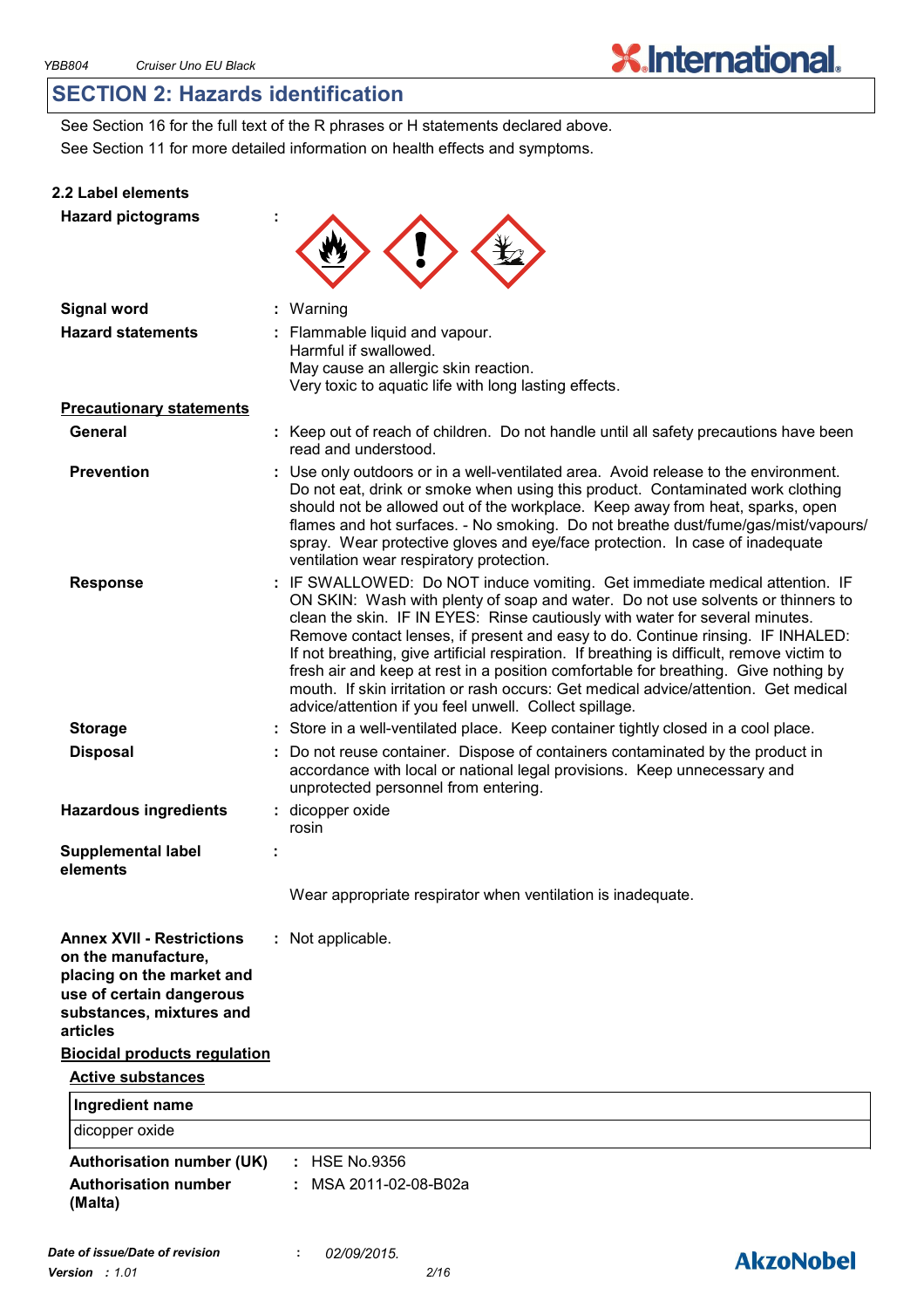# **X.International.**

### **SECTION 2: Hazards identification**

| <b>Authorisation number</b><br>(Ireland) | $\pm$ PCS No.96435                                               |
|------------------------------------------|------------------------------------------------------------------|
|                                          | Directions for use, frequency of application and dose rate       |
|                                          | Theoretical Coverage: Airless Spray 5 m2/l @ 120 micron dft      |
|                                          | Theoretical Coverage: Brush, Roller 10 m2/l @ 60 micron dft      |
| <b>Restrictions on use</b>               | : For professional and amateur use.                              |
| <b>Application methods:</b>              | : Application Method: Airless Spray, Brush, Roller.              |
| <b>Recommended Cleaner.</b>              | : Use Thinner No. 3 for cleaning of paint application equipment. |
|                                          |                                                                  |
|                                          |                                                                  |

#### **2.3 Other hazards**

**Other hazards which do : not result in classification** : None known.

### **SECTION 3: Composition/information on ingredients**

|  | 3.2 Mixtures |
|--|--------------|
|--|--------------|

**3.2 Mixtures :** Mixture

| Product/ingredient<br><b>Identifiers</b><br>$%$ by<br>67/548/EEC<br>weight<br>name<br>Xn; R22<br>EC: 215-270-7<br>$>=25 -$<br>dicopper oxide<br>CAS: 1317-39-1<br>$35$<br>N; R50/53<br>Index: 029-002-00-X<br>$>=10 -$<br><b>R43</b><br>REACH #:<br>rosin<br>< 15<br>01-2119480418-32<br>EC: 232-475-7<br>CAS: 8050-09-7<br>Index: 650-015-00-7<br>R <sub>10</sub><br>Solvent naphtha<br>REACH #:<br>$>=10-$<br>(petroleum), light arom. 01-2119486773-24<br>< 15<br>Xn; R65<br>Xi; R37<br>EC: 265-199-0<br>R66, R67<br>CAS: 64742-95-6<br>Index: 649-356-00-4<br>N; R51/53<br>zinc oxide<br>REACH #:<br>N; R50/53<br>$>=2.5 -$<br>01-2119463881-32<br>$25$ | <b>Regulation (EC) No.</b><br><b>Type</b>                                                                                                                                                                  |
|-------------------------------------------------------------------------------------------------------------------------------------------------------------------------------------------------------------------------------------------------------------------------------------------------------------------------------------------------------------------------------------------------------------------------------------------------------------------------------------------------------------------------------------------------------------------------------------------------------------------------------------------------------------|------------------------------------------------------------------------------------------------------------------------------------------------------------------------------------------------------------|
|                                                                                                                                                                                                                                                                                                                                                                                                                                                                                                                                                                                                                                                             | 1272/2008 [CLP]                                                                                                                                                                                            |
|                                                                                                                                                                                                                                                                                                                                                                                                                                                                                                                                                                                                                                                             | $[1]$<br>Acute Tox. 4, H302<br>Aquatic Acute 1, H400<br>Aquatic Chronic 1, H410                                                                                                                            |
|                                                                                                                                                                                                                                                                                                                                                                                                                                                                                                                                                                                                                                                             | [1] [2]<br>Skin Sens. 1, H317<br>Aquatic Chronic 4, H413                                                                                                                                                   |
|                                                                                                                                                                                                                                                                                                                                                                                                                                                                                                                                                                                                                                                             | [1] [2]<br>Flam. Liq. 3, H226<br>STOT SE 3, H335 and<br>H336 (Respiratory tract<br>irritation and Narcotic<br>effects)<br>Asp. Tox. 1, H304<br>Aquatic Chronic 2, H411                                     |
| EC: 215-222-5<br>CAS: 1314-13-2<br>Index: 030-013-00-7                                                                                                                                                                                                                                                                                                                                                                                                                                                                                                                                                                                                      | Aquatic Acute 1, H400<br>$[1]$<br>Aquatic Chronic 1, H410                                                                                                                                                  |
| $>= 5 -$<br>R <sub>10</sub><br>xylene<br>REACH #:<br>Xn; R20/21, R65<br>< 10<br>01-2119488216-32<br>EC: 215-535-7<br>Xi; R36/37/38<br>CAS: 1330-20-7<br>Index: 601-022-00-9                                                                                                                                                                                                                                                                                                                                                                                                                                                                                 | [1] [2]<br>Flam. Liq. 3, H226<br>Acute Tox. 4, H312<br>Acute Tox. 4, H332<br>Skin Irrit. 2, H315<br>Eye Irrit. 2, H319<br><b>STOT SE 3, H335</b><br>(Respiratory tract<br>irritation)<br>Asp. Tox. 1, H304 |
| $F$ ; R <sub>11</sub><br>REACH #:<br>$>=1 -$<br>ethylbenzene<br>Xn; R20, R48/20, R65<br>01-2119489370-35<br>$3$<br>EC: 202-849-4<br>Xi; R36/37/38<br>CAS: 100-41-4<br>Index: 601-023-00-4                                                                                                                                                                                                                                                                                                                                                                                                                                                                   | [1] [2]<br>Flam. Liq. 2, H225<br>Acute Tox. 4, H332<br>Skin Irrit. 2, H315<br>Eye Irrit. 2, H319<br><b>STOT SE 3, H335</b><br>(Respiratory tract<br>irritation)                                            |
| Date of issue/Date of revision<br>02/09/2015.<br>÷.                                                                                                                                                                                                                                                                                                                                                                                                                                                                                                                                                                                                         |                                                                                                                                                                                                            |

*Version : 1.01 3/16*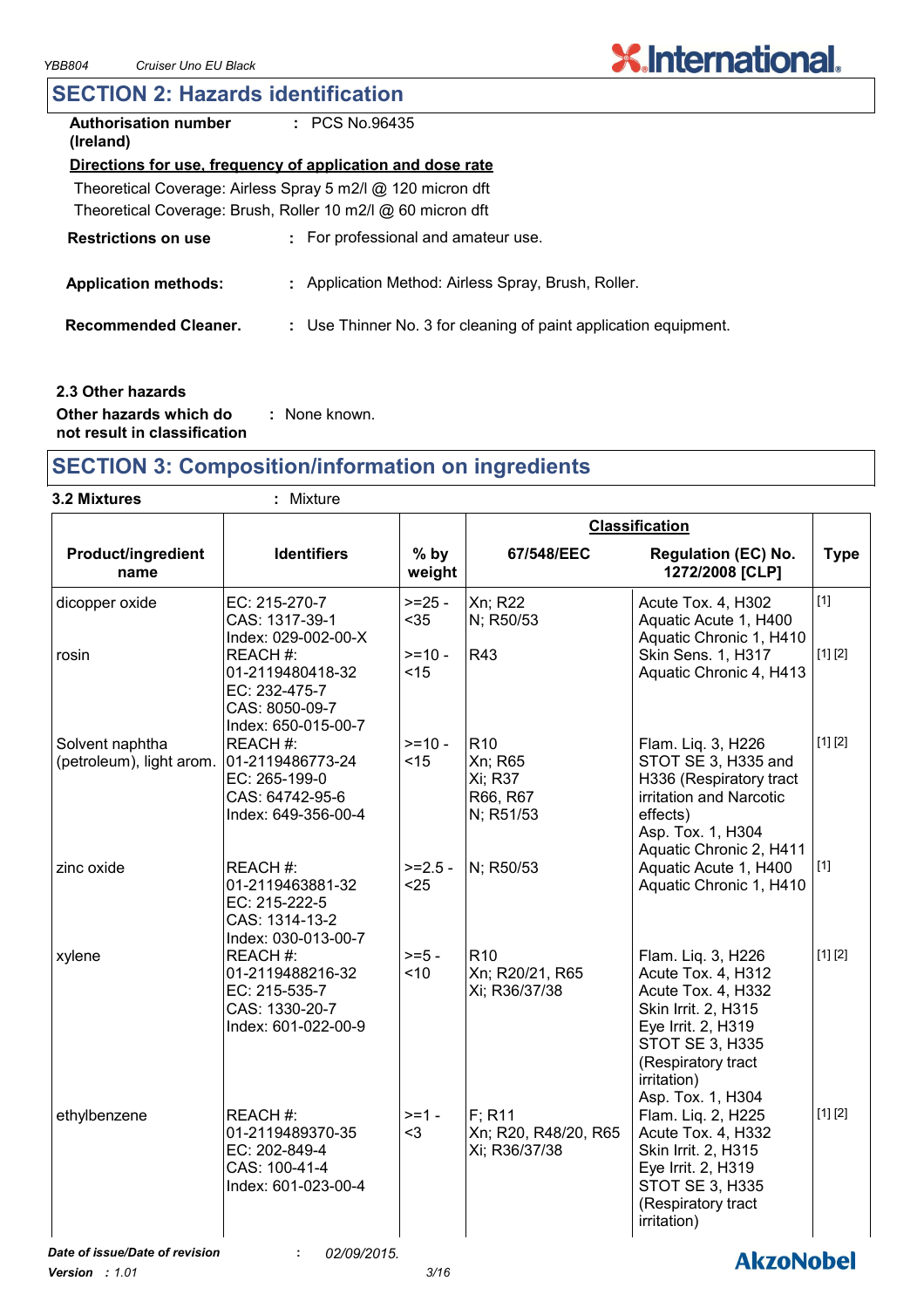### **SECTION 3: Composition/information on ingredients**



There are no additional ingredients present which, within the current knowledge of the supplier and in the concentrations applicable, are classified as hazardous to health or the environment, are PBTs or vPvBs or have been assigned a workplace exposure limit and hence require reporting in this section.

Type

[1] Substance classified with a health or environmental hazard

[2] Substance with a workplace exposure limit

[3] Substance meets the criteria for PBT according to Regulation (EC) No. 1907/2006, Annex XIII

[4] Substance meets the criteria for vPvB according to Regulation (EC) No. 1907/2006, Annex XIII

[5] Substance of equivalent concern

Occupational exposure limits, if available, are listed in Section 8.

#### **SECTION 4: First aid measures**

#### **4.1 Description of first aid measures**

| General                           | : In all cases of doubt, or when symptoms persist, seek medical attention. Never give<br>anything by mouth to an unconscious person. If unconscious, place in recovery<br>position and seek medical advice.                                                              |
|-----------------------------------|--------------------------------------------------------------------------------------------------------------------------------------------------------------------------------------------------------------------------------------------------------------------------|
| Eye contact                       | : Check for and remove any contact lenses. Immediately flush eyes with running<br>water for at least 15 minutes, keeping eyelids open. Seek immediate medical<br>attention.                                                                                              |
| <b>Inhalation</b>                 | : Remove to fresh air. Keep person warm and at rest. If not breathing, if breathing is<br>irregular or if respiratory arrest occurs, provide artificial respiration or oxygen by<br>trained personnel.                                                                   |
| <b>Skin contact</b>               | : Remove contaminated clothing and shoes. Wash skin thoroughly with soap and<br>water or use recognised skin cleanser. Do NOT use solvents or thinners.                                                                                                                  |
| Ingestion                         | : If swallowed, seek medical advice immediately and show the container or label.<br>Keep person warm and at rest. Do NOT induce vomiting.                                                                                                                                |
| <b>Protection of first-aiders</b> | : No action shall be taken involving any personal risk or without suitable training. It<br>may be dangerous to the person providing aid to give mouth-to-mouth resuscitation.<br>Wash contaminated clothing thoroughly with water before removing it, or wear<br>gloves. |

#### **4.2 Most important symptoms and effects, both acute and delayed**

| <b>Potential acute health effects</b> |                                                     |
|---------------------------------------|-----------------------------------------------------|
| Eye contact                           | : No known significant effects or critical hazards. |
| <b>Inhalation</b>                     | : No known significant effects or critical hazards. |
| <b>Skin contact</b>                   | : May cause an allergic skin reaction.              |
| Ingestion                             | : Harmful if swallowed.                             |
| Over-exposure signs/symptoms          |                                                     |
| Eye contact                           | : No specific data.                                 |
|                                       |                                                     |



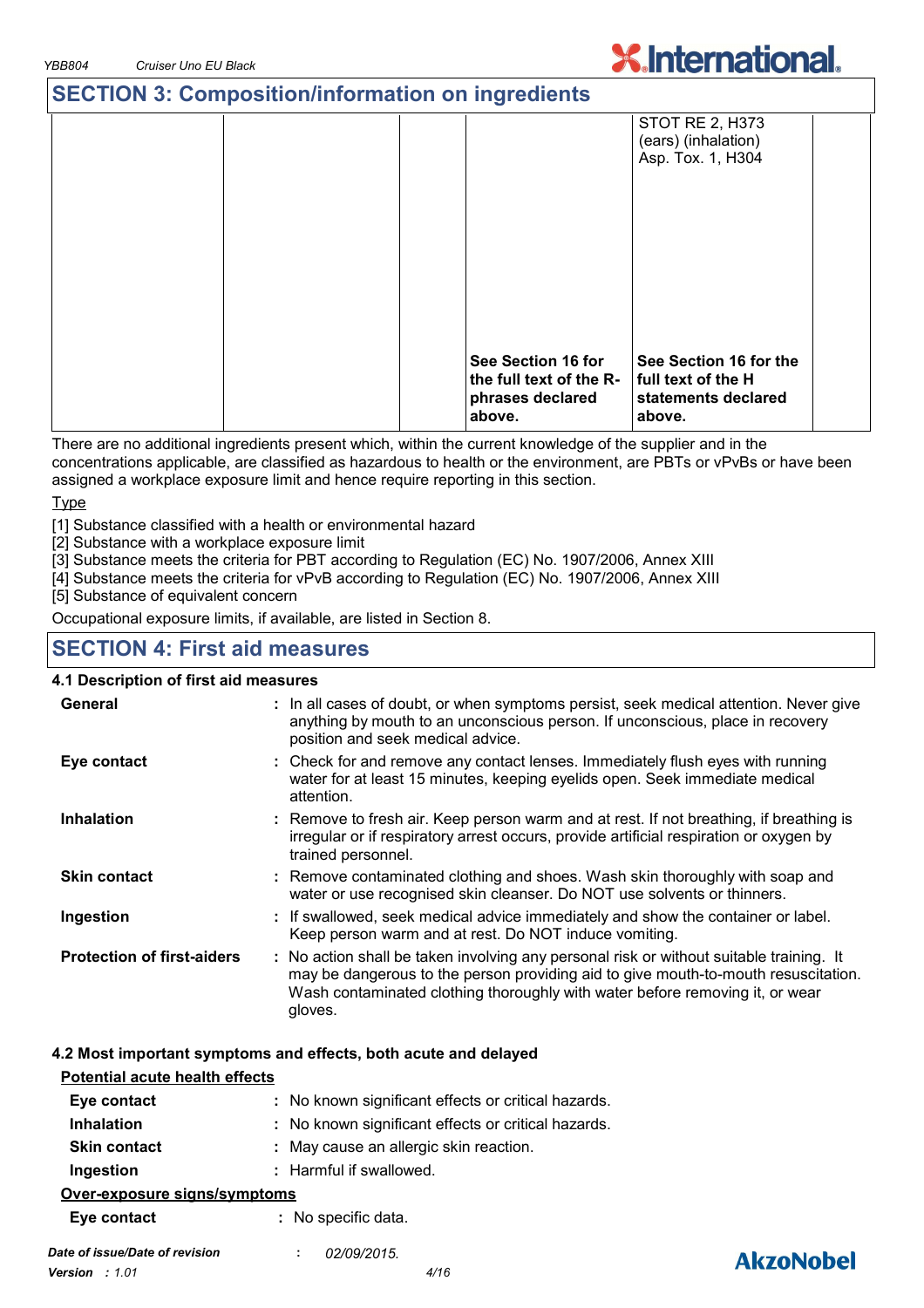# **X.International.**

### **SECTION 4: First aid measures**

| <b>Inhalation</b>   | : Adverse symptoms may include the following:<br>headache<br>drowsiness/fatigue<br>dizziness/vertigo<br>muscle weakness<br>unconsciousness |
|---------------------|--------------------------------------------------------------------------------------------------------------------------------------------|
| <b>Skin contact</b> | : Adverse symptoms may include the following:<br>irritation<br>redness                                                                     |
| Ingestion           | : No specific data.                                                                                                                        |

#### **Notes to physician Treat symptomatically. Contact poison treatment specialist immediately if large :** quantities have been ingested or inhaled. **Specific treatments :** No specific treatment.

# **SECTION 5: Firefighting measures**

| 5.1 Extinguishing media<br><b>Suitable extinguishing</b><br>media | : Use dry chemical, $CO2$ , water spray (fog) or foam.                                                                                                                                                                                                                                                                                                                                                                                |
|-------------------------------------------------------------------|---------------------------------------------------------------------------------------------------------------------------------------------------------------------------------------------------------------------------------------------------------------------------------------------------------------------------------------------------------------------------------------------------------------------------------------|
| Unsuitable extinguishing<br>media                                 | : Do not use water jet.                                                                                                                                                                                                                                                                                                                                                                                                               |
|                                                                   | 5.2 Special hazards arising from the substance or mixture                                                                                                                                                                                                                                                                                                                                                                             |
| Hazards from the<br>substance or mixture                          | : Flammable liquid and vapour. In a fire or if heated, a pressure increase will occur<br>and the container may burst, with the risk of a subsequent explosion. Runoff to<br>sewer may create fire or explosion hazard. This material is very toxic to aquatic life<br>with long lasting effects. Fire water contaminated with this material must be<br>contained and prevented from being discharged to any waterway, sewer or drain. |
| <b>Hazardous thermal</b><br>decomposition products                | Decomposition products may include the following materials:<br>carbon dioxide<br>carbon monoxide<br>metal oxide/oxides                                                                                                                                                                                                                                                                                                                |
| 5.3 Advice for firefighters                                       |                                                                                                                                                                                                                                                                                                                                                                                                                                       |
| <b>Special protective actions</b><br>for fire-fighters            | : Promptly isolate the scene by removing all persons from the vicinity of the incident if<br>there is a fire. No action shall be taken involving any personal risk or without<br>suitable training. Move containers from fire area if this can be done without risk.<br>Use water spray to keep fire-exposed containers cool.                                                                                                         |
| <b>Special protective</b><br>equipment for fire-fighters          | : Fire-fighters should wear appropriate protective equipment and self-contained<br>breathing apparatus (SCBA) with a full face-piece operated in positive pressure<br>mode. Clothing for fire-fighters (including helmets, protective boots and gloves)<br>conforming to European standard EN 469 will provide a basic level of protection for<br>chemical incidents.                                                                 |

### **SECTION 6: Accidental release measures**

#### **6.1 Personal precautions, protective equipment and emergency procedures**

| For non-emergency<br>personnel | : No action shall be taken involving any personal risk or without suitable training.<br>Evacuate surrounding areas. Keep unnecessary and unprotected personnel from<br>entering. Do not touch or walk through spilt material. Shut off all ignition sources.<br>No flares, smoking or flames in hazard area. Avoid breathing vapour or mist.<br>Provide adequate ventilation. Wear appropriate respirator when ventilation is<br>inadequate. Put on appropriate personal protective equipment. |                  |
|--------------------------------|------------------------------------------------------------------------------------------------------------------------------------------------------------------------------------------------------------------------------------------------------------------------------------------------------------------------------------------------------------------------------------------------------------------------------------------------------------------------------------------------|------------------|
| For emergency responders       | If specialised clothing is required to deal with the spillage, take note of any<br>$\mathbb{R}^n$<br>information in Section 8 on suitable and unsuitable materials. See also the<br>information in "For non-emergency personnel".                                                                                                                                                                                                                                                              |                  |
| Date of issue/Date of revision | 02/09/2015.<br>$\mathbf{r}$                                                                                                                                                                                                                                                                                                                                                                                                                                                                    | <b>AkzoNobel</b> |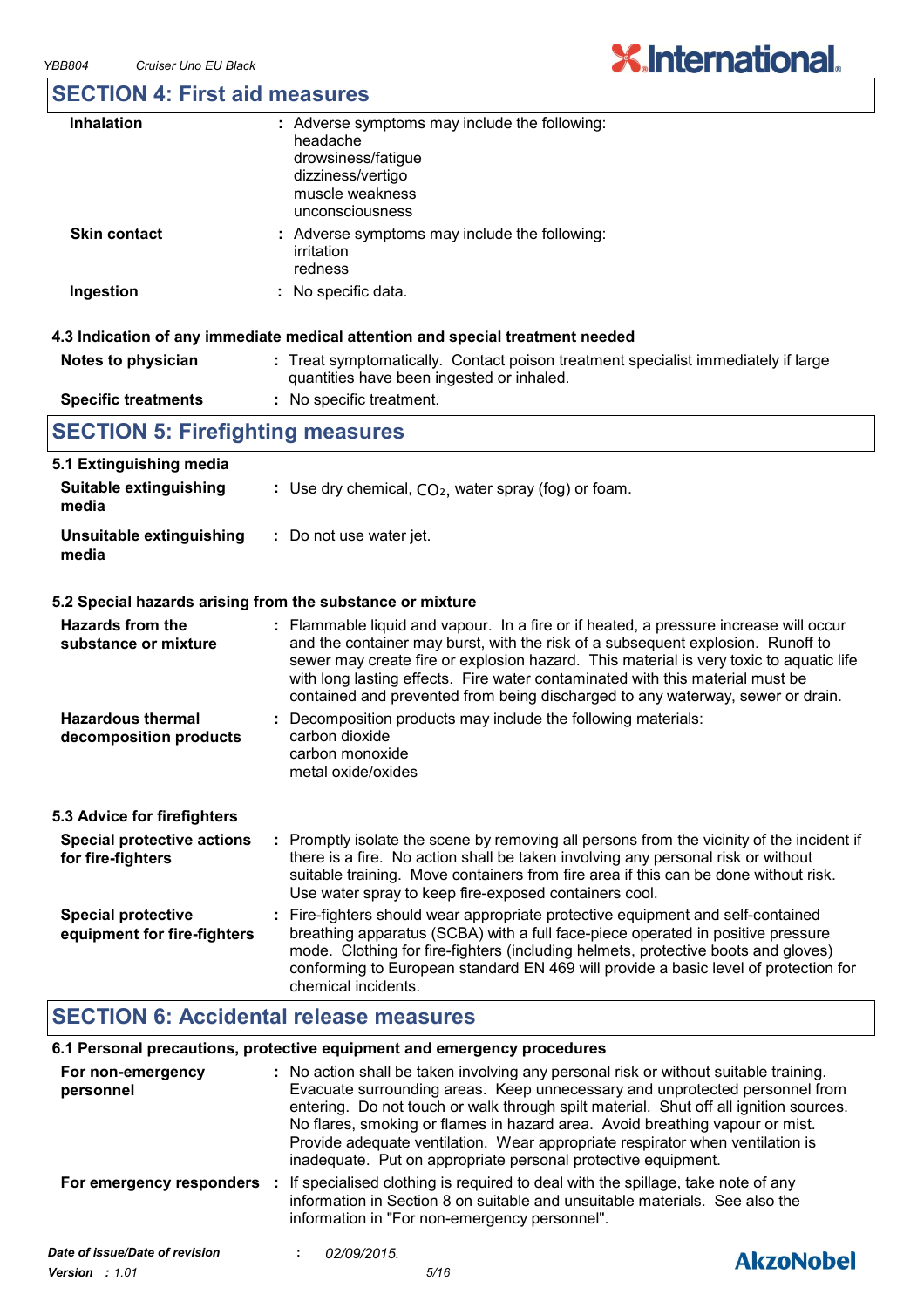### **SECTION 6: Accidental release measures**

| <b>6.2 Environmental</b><br>precautions                   | : Avoid dispersal of spilt material and runoff and contact with soil, waterways, drains<br>and sewers. Inform the relevant authorities if the product has caused environmental<br>pollution (sewers, waterways, soil or air). Water polluting material. May be harmful<br>to the environment if released in large quantities. Collect spillage.                                                                                                                                                                                                                                                                                                            |
|-----------------------------------------------------------|------------------------------------------------------------------------------------------------------------------------------------------------------------------------------------------------------------------------------------------------------------------------------------------------------------------------------------------------------------------------------------------------------------------------------------------------------------------------------------------------------------------------------------------------------------------------------------------------------------------------------------------------------------|
| 6.3 Methods and materials for containment and cleaning up |                                                                                                                                                                                                                                                                                                                                                                                                                                                                                                                                                                                                                                                            |
| <b>Small spill</b>                                        | : Stop leak if without risk. Move containers from spill area. Use spark-proof tools and<br>explosion-proof equipment. Dilute with water and mop up if water-soluble.<br>Alternatively, or if water-insoluble, absorb with an inert dry material and place in an<br>appropriate waste disposal container. Dispose of via a licensed waste disposal<br>contractor.                                                                                                                                                                                                                                                                                           |
| Large spill                                               | : Stop leak if without risk. Move containers from spill area. Use spark-proof tools and<br>explosion-proof equipment. Approach the release from upwind. Prevent entry into<br>sewers, water courses, basements or confined areas. Wash spillages into an<br>effluent treatment plant or proceed as follows. Contain and collect spillage with non-<br>combustible, absorbent material e.g. sand, earth, vermiculite or diatomaceous earth<br>and place in container for disposal according to local regulations. Dispose of via a<br>licensed waste disposal contractor. Contaminated absorbent material may pose the<br>same hazard as the spilt product. |
| 6.4 Reference to other<br>sections                        | : See Section 1 for emergency contact information.<br>See Section 8 for information on appropriate personal protective equipment.<br>See Section 13 for additional waste treatment information.                                                                                                                                                                                                                                                                                                                                                                                                                                                            |

### **SECTION 7: Handling and storage**

The information in this section contains generic advice and guidance. The list of Identified Uses in Section 1 should be consulted for any available use-specific information provided in the Exposure Scenario(s).

#### **7.1 Precautions for safe handling**

| <b>Protective measures</b>                | : Put on appropriate personal protective equipment (see Section 8). Persons with a<br>history of skin sensitization problems should not be employed in any process in<br>which this product is used. Do not get in eyes or on skin or clothing. Do not ingest.<br>Avoid breathing vapour or mist. Avoid release to the environment. Use only with<br>adequate ventilation. Wear appropriate respirator when ventilation is inadequate.<br>Do not enter storage areas and confined spaces unless adequately ventilated.<br>Keep in the original container or an approved alternative made from a compatible<br>material, kept tightly closed when not in use. Store and use away from heat, sparks,<br>open flame or any other ignition source. Use explosion-proof electrical (ventilating,<br>lighting and material handling) equipment. Use only non-sparking tools. Take<br>precautionary measures against electrostatic discharges. Empty containers retain<br>product residue and can be hazardous. Do not reuse container. |
|-------------------------------------------|----------------------------------------------------------------------------------------------------------------------------------------------------------------------------------------------------------------------------------------------------------------------------------------------------------------------------------------------------------------------------------------------------------------------------------------------------------------------------------------------------------------------------------------------------------------------------------------------------------------------------------------------------------------------------------------------------------------------------------------------------------------------------------------------------------------------------------------------------------------------------------------------------------------------------------------------------------------------------------------------------------------------------------|
| Advice on general<br>occupational hygiene | : Eating, drinking and smoking should be prohibited in areas where this material is<br>handled, stored and processed. Workers should wash hands and face before<br>eating, drinking and smoking. Remove contaminated clothing and protective<br>equipment before entering eating areas. See also Section 8 for additional<br>information on hygiene measures.                                                                                                                                                                                                                                                                                                                                                                                                                                                                                                                                                                                                                                                                    |

#### **7.2 Conditions for safe storage, including any incompatibilities**

Store in accordance with local regulations. Store in a segregated and approved area. Store in original container protected from direct sunlight in a dry, cool and well-ventilated area, away from incompatible materials (see Section 10) and food and drink. Eliminate all ignition sources. Vapours are heavier than air and may spread along floors. Separate from oxidizing materials. Keep container tightly closed and sealed until ready for use. Containers that have been opened must be carefully resealed and kept upright to prevent leakage. Do not store in unlabelled containers. Use appropriate containment to avoid environmental contamination.

| 7.3 Specific end use(s) |                    |
|-------------------------|--------------------|
| <b>Recommendations</b>  | $:$ Not available. |

*Date of issue/Date of revision* **:** *02/09/2015. Version : 1.01 6/16*

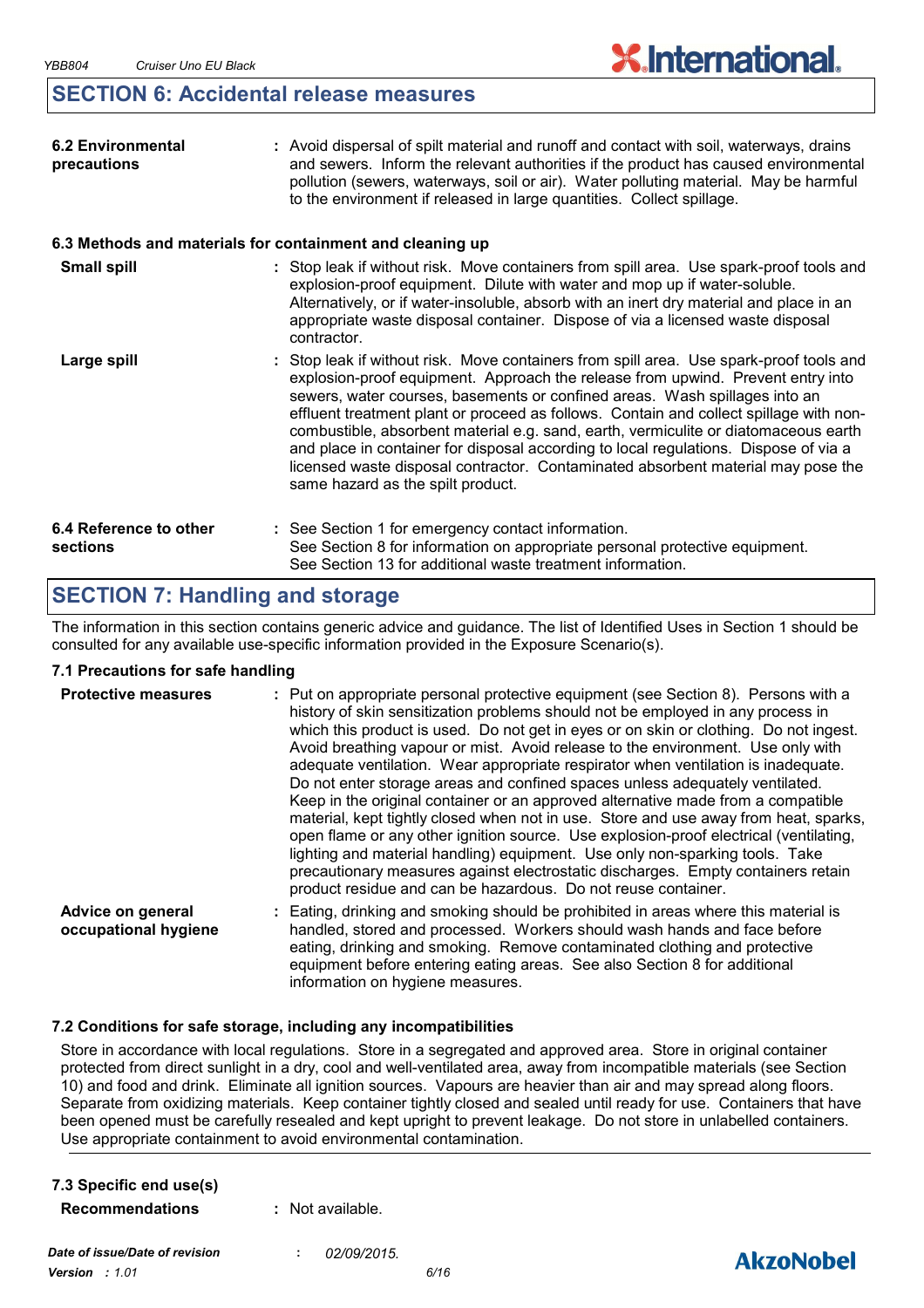### **SECTION 7: Handling and storage**

**Industrial sector specific : solutions** : Not available.

### **SECTION 8: Exposure controls/personal protection**

The information in this section contains generic advice and guidance. Information is provided based on typical anticipated uses of the product. Additional measures might be required for bulk handling or other uses that could significantly increase worker or exposure or environmental releases.

**X.International.** 

#### **8.1 Control parameters**

#### **Occupational exposure limits**

| <b>Product/ingredient name</b>             |             | <b>Exposure limit values</b>                                                                                                                                                                                                                                                                                                                                                                                                                                                                                                                                                                                                                                                                                                                        |
|--------------------------------------------|-------------|-----------------------------------------------------------------------------------------------------------------------------------------------------------------------------------------------------------------------------------------------------------------------------------------------------------------------------------------------------------------------------------------------------------------------------------------------------------------------------------------------------------------------------------------------------------------------------------------------------------------------------------------------------------------------------------------------------------------------------------------------------|
| rosin                                      |             | EH40/2005 WELs (United Kingdom (UK), 12/2011). Skin                                                                                                                                                                                                                                                                                                                                                                                                                                                                                                                                                                                                                                                                                                 |
|                                            |             | sensitiser.                                                                                                                                                                                                                                                                                                                                                                                                                                                                                                                                                                                                                                                                                                                                         |
|                                            |             | STEL: 0.15 mg/m <sup>3</sup> 15 minutes. Form: Fume                                                                                                                                                                                                                                                                                                                                                                                                                                                                                                                                                                                                                                                                                                 |
|                                            |             | TWA: 0.05 mg/m <sup>3</sup> 8 hours. Form: Fume                                                                                                                                                                                                                                                                                                                                                                                                                                                                                                                                                                                                                                                                                                     |
| Solvent naphtha (petroleum), light arom.   |             | European Hydrocarbon Solvent Suppliers (CEFIC-HSPA)                                                                                                                                                                                                                                                                                                                                                                                                                                                                                                                                                                                                                                                                                                 |
|                                            |             | methodology (Europe).                                                                                                                                                                                                                                                                                                                                                                                                                                                                                                                                                                                                                                                                                                                               |
|                                            |             | TWA: 100 mg/m <sup>3</sup> 8 hours.                                                                                                                                                                                                                                                                                                                                                                                                                                                                                                                                                                                                                                                                                                                 |
|                                            |             | (Europe).                                                                                                                                                                                                                                                                                                                                                                                                                                                                                                                                                                                                                                                                                                                                           |
|                                            |             | : 100 mg/m <sup>3</sup>                                                                                                                                                                                                                                                                                                                                                                                                                                                                                                                                                                                                                                                                                                                             |
|                                            |             | $: 19$ ppm                                                                                                                                                                                                                                                                                                                                                                                                                                                                                                                                                                                                                                                                                                                                          |
| xylene                                     |             | EH40/2005 WELs (United Kingdom (UK), 12/2011). Absorbed                                                                                                                                                                                                                                                                                                                                                                                                                                                                                                                                                                                                                                                                                             |
|                                            |             | through skin.                                                                                                                                                                                                                                                                                                                                                                                                                                                                                                                                                                                                                                                                                                                                       |
|                                            |             | STEL: 441 mg/m <sup>3</sup> 15 minutes.                                                                                                                                                                                                                                                                                                                                                                                                                                                                                                                                                                                                                                                                                                             |
|                                            |             | STEL: 100 ppm 15 minutes.                                                                                                                                                                                                                                                                                                                                                                                                                                                                                                                                                                                                                                                                                                                           |
|                                            |             | TWA: 220 mg/m <sup>3</sup> 8 hours.                                                                                                                                                                                                                                                                                                                                                                                                                                                                                                                                                                                                                                                                                                                 |
|                                            |             | TWA: 50 ppm 8 hours.                                                                                                                                                                                                                                                                                                                                                                                                                                                                                                                                                                                                                                                                                                                                |
| ethylbenzene                               |             | EH40/2005 WELs (United Kingdom (UK), 12/2011). Absorbed                                                                                                                                                                                                                                                                                                                                                                                                                                                                                                                                                                                                                                                                                             |
|                                            |             | through skin.                                                                                                                                                                                                                                                                                                                                                                                                                                                                                                                                                                                                                                                                                                                                       |
|                                            |             | STEL: 552 mg/m <sup>3</sup> 15 minutes.                                                                                                                                                                                                                                                                                                                                                                                                                                                                                                                                                                                                                                                                                                             |
|                                            |             | STEL: 125 ppm 15 minutes.                                                                                                                                                                                                                                                                                                                                                                                                                                                                                                                                                                                                                                                                                                                           |
|                                            |             | TWA: $441$ mg/m <sup>3</sup> 8 hours.                                                                                                                                                                                                                                                                                                                                                                                                                                                                                                                                                                                                                                                                                                               |
|                                            |             | TWA: 100 ppm 8 hours.                                                                                                                                                                                                                                                                                                                                                                                                                                                                                                                                                                                                                                                                                                                               |
|                                            | required.   | protective equipment. Reference should be made to monitoring standards, such as<br>the following: European Standard EN 689 (Workplace atmospheres - Guidance for<br>the assessment of exposure by inhalation to chemical agents for comparison with<br>limit values and measurement strategy) European Standard EN 14042 (Workplace<br>atmospheres - Guide for the application and use of procedures for the assessment<br>of exposure to chemical and biological agents) European Standard EN 482<br>(Workplace atmospheres - General requirements for the performance of procedures<br>for the measurement of chemical agents) Reference to national guidance<br>documents for methods for the determination of hazardous substances will also be |
| <b>DNELs/DMELs</b>                         |             |                                                                                                                                                                                                                                                                                                                                                                                                                                                                                                                                                                                                                                                                                                                                                     |
| No DNELs/DMELs available.                  |             |                                                                                                                                                                                                                                                                                                                                                                                                                                                                                                                                                                                                                                                                                                                                                     |
| <b>PNECs</b>                               |             |                                                                                                                                                                                                                                                                                                                                                                                                                                                                                                                                                                                                                                                                                                                                                     |
| No PNECs available                         |             |                                                                                                                                                                                                                                                                                                                                                                                                                                                                                                                                                                                                                                                                                                                                                     |
| 8.2 Exposure controls                      |             |                                                                                                                                                                                                                                                                                                                                                                                                                                                                                                                                                                                                                                                                                                                                                     |
| <b>Appropriate engineering</b><br>controls |             | : Use only with adequate ventilation. Use process enclosures, local exhaust<br>ventilation or other engineering controls to keep worker exposure to airborne<br>contaminants below any recommended or statutory limits. The engineering<br>controls also need to keep gas, vapour or dust concentrations below any lower<br>explosive limits. Use explosion-proof ventilation equipment.                                                                                                                                                                                                                                                                                                                                                            |
| Date of issue/Date of revision             | 02/09/2015. |                                                                                                                                                                                                                                                                                                                                                                                                                                                                                                                                                                                                                                                                                                                                                     |
|                                            |             | <b>AkzoNobel</b>                                                                                                                                                                                                                                                                                                                                                                                                                                                                                                                                                                                                                                                                                                                                    |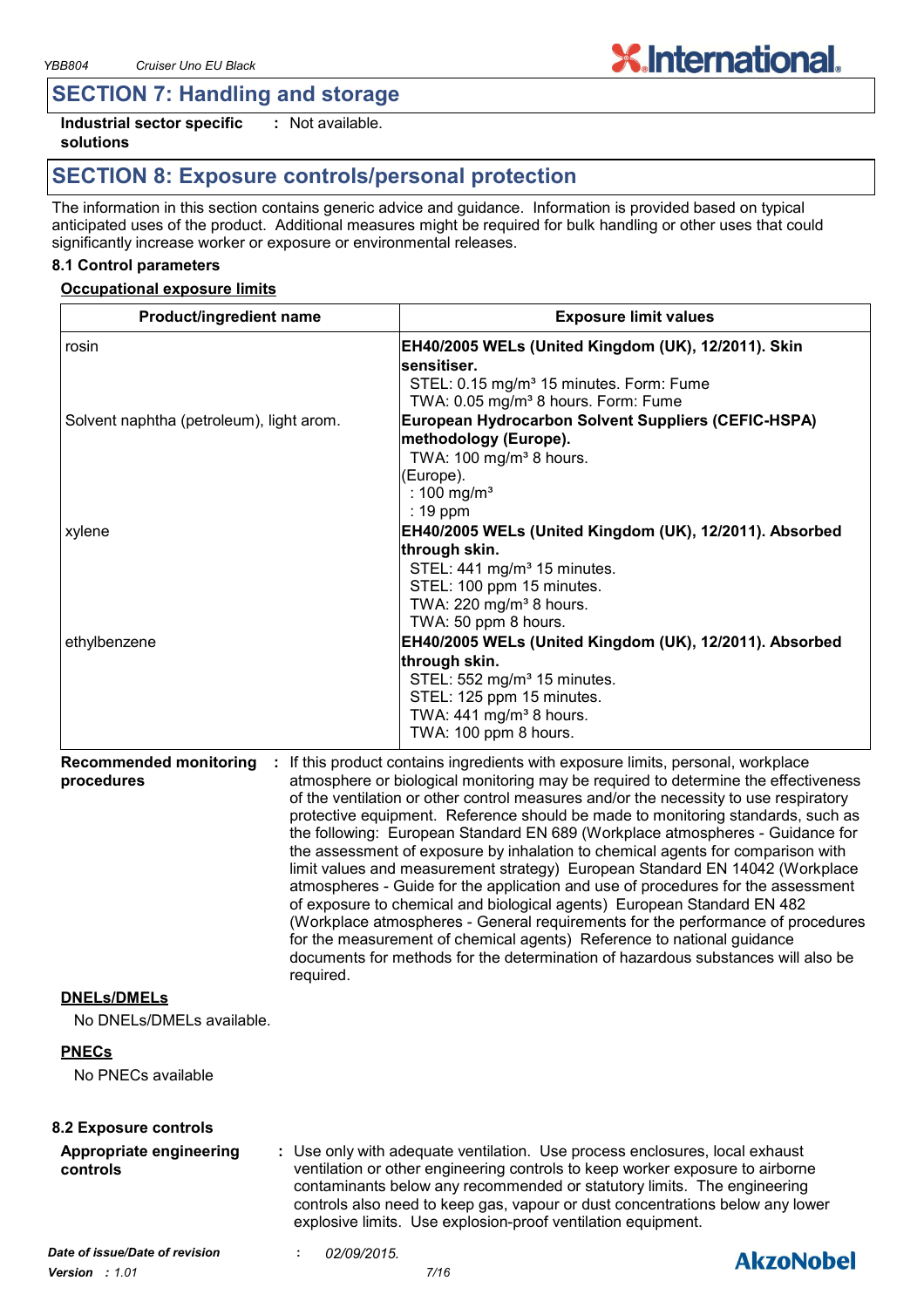### **SECTION 8: Exposure controls/personal protection**

| <b>Individual protection measures</b>     |                                                                                                                                                                                                                                                                                                                                                                                                                                                                                                                                                                                                                                                                                                                                                                                                                                                                                                                                                                                                                                                                                                                                                                                                                                                                                                                                                                          |
|-------------------------------------------|--------------------------------------------------------------------------------------------------------------------------------------------------------------------------------------------------------------------------------------------------------------------------------------------------------------------------------------------------------------------------------------------------------------------------------------------------------------------------------------------------------------------------------------------------------------------------------------------------------------------------------------------------------------------------------------------------------------------------------------------------------------------------------------------------------------------------------------------------------------------------------------------------------------------------------------------------------------------------------------------------------------------------------------------------------------------------------------------------------------------------------------------------------------------------------------------------------------------------------------------------------------------------------------------------------------------------------------------------------------------------|
| <b>Hygiene measures</b>                   | : Wash hands, forearms and face thoroughly after handling chemical products,<br>before eating, smoking and using the lavatory and at the end of the working period.<br>Appropriate techniques should be used to remove potentially contaminated clothing.<br>Contaminated work clothing should not be allowed out of the workplace. Wash<br>contaminated clothing before reusing. Ensure that eyewash stations and safety<br>showers are close to the workstation location.                                                                                                                                                                                                                                                                                                                                                                                                                                                                                                                                                                                                                                                                                                                                                                                                                                                                                              |
| <b>Eye/face protection</b>                | Safety eyewear complying with an approved standard should be used when a risk<br>assessment indicates this is necessary to avoid exposure to liquid splashes, mists,<br>gases or dusts. If contact is possible, the following protection should be worn,<br>unless the assessment indicates a higher degree of protection: safety glasses with<br>side-shields.                                                                                                                                                                                                                                                                                                                                                                                                                                                                                                                                                                                                                                                                                                                                                                                                                                                                                                                                                                                                          |
| <b>Skin protection</b>                    |                                                                                                                                                                                                                                                                                                                                                                                                                                                                                                                                                                                                                                                                                                                                                                                                                                                                                                                                                                                                                                                                                                                                                                                                                                                                                                                                                                          |
| <b>Hand protection</b>                    | : Use chemical resistant gloves classified under Standard EN 374: Protective gloves<br>against chemicals and micro-organisms. Recommended: Viton® or Nitrile<br>gloves. When prolonged or frequently repeated contact may occur, a glove with a<br>protection class of 6 (breakthrough time greater than 480 minutes according to EN<br>374) is recommended. When only brief contact is expected, a glove with a<br>protection class of 2 or higher (breakthrough time greater than 30 minutes<br>according to EN 374) is recommended. The user must check that the final choice<br>of type of glove selected for handling this product is the most appropriate and takes<br>into account the particular conditions of use, as included in the user's risk<br>assessment. NOTICE: The selection of a specific glove for a particular application<br>and duration of use in a workplace should also take into account all relevant<br>workplace factors such as, but not limited to: Other chemicals which may be<br>handled, physical requirements (cut/puncture protection, dexterity, thermal<br>protection), potential body reactions to glove materials, as well as the instructions/<br>specifications provided by the glove supplier. Barrier creams may help to protect<br>the exposed areas of the skin but should not be applied once exposure has<br>occurred. |
| <b>Body protection</b>                    | : Personal protective equipment for the body should be selected based on the task<br>being performed and the risks involved and should be approved by a specialist<br>before handling this product. When there is a risk of ignition from static electricity,<br>wear anti-static protective clothing. For the greatest protection from static<br>discharges, clothing should include anti-static overalls, boots and gloves. Refer to<br>European Standard EN 1149 for further information on material and design<br>requirements and test methods.                                                                                                                                                                                                                                                                                                                                                                                                                                                                                                                                                                                                                                                                                                                                                                                                                     |
| Other skin protection                     | Appropriate footwear and any additional skin protection measures should be<br>selected based on the task being performed and the risks involved and should be<br>approved by a specialist before handling this product.                                                                                                                                                                                                                                                                                                                                                                                                                                                                                                                                                                                                                                                                                                                                                                                                                                                                                                                                                                                                                                                                                                                                                  |
| <b>Respiratory protection</b>             | : Use a properly fitted, air-purifying or air-fed respirator complying with an approved<br>standard if a risk assessment indicates this is necessary. Respirator selection<br>must be based on known or anticipated exposure levels, the hazards of the product<br>and the safe working limits of the selected respirator.                                                                                                                                                                                                                                                                                                                                                                                                                                                                                                                                                                                                                                                                                                                                                                                                                                                                                                                                                                                                                                               |
| <b>Environmental exposure</b><br>controls | Emissions from ventilation or work process equipment should be checked to<br>ensure they comply with the requirements of environmental protection legislation.<br>In some cases, fume scrubbers, filters or engineering modifications to the process<br>equipment will be necessary to reduce emissions to acceptable levels.                                                                                                                                                                                                                                                                                                                                                                                                                                                                                                                                                                                                                                                                                                                                                                                                                                                                                                                                                                                                                                            |

### **SECTION 9: Physical and chemical properties**

#### **9.1 Information on basic physical and chemical properties**

| <b>Appearance</b>              |                   |      |
|--------------------------------|-------------------|------|
| <b>Physical state</b>          | : Liquid.         |      |
| Colour                         | : Black.          |      |
| Odour                          | : Solvent.        |      |
| Odour threshold                | . Not available.  |      |
| pН                             | : Not applicable. |      |
| Melting point/freezing point   | : Not available.  |      |
| Date of issue/Date of revision | 02/09/2015        |      |
| <b>Version</b> : 1.01          |                   | 8/16 |



**X.International.**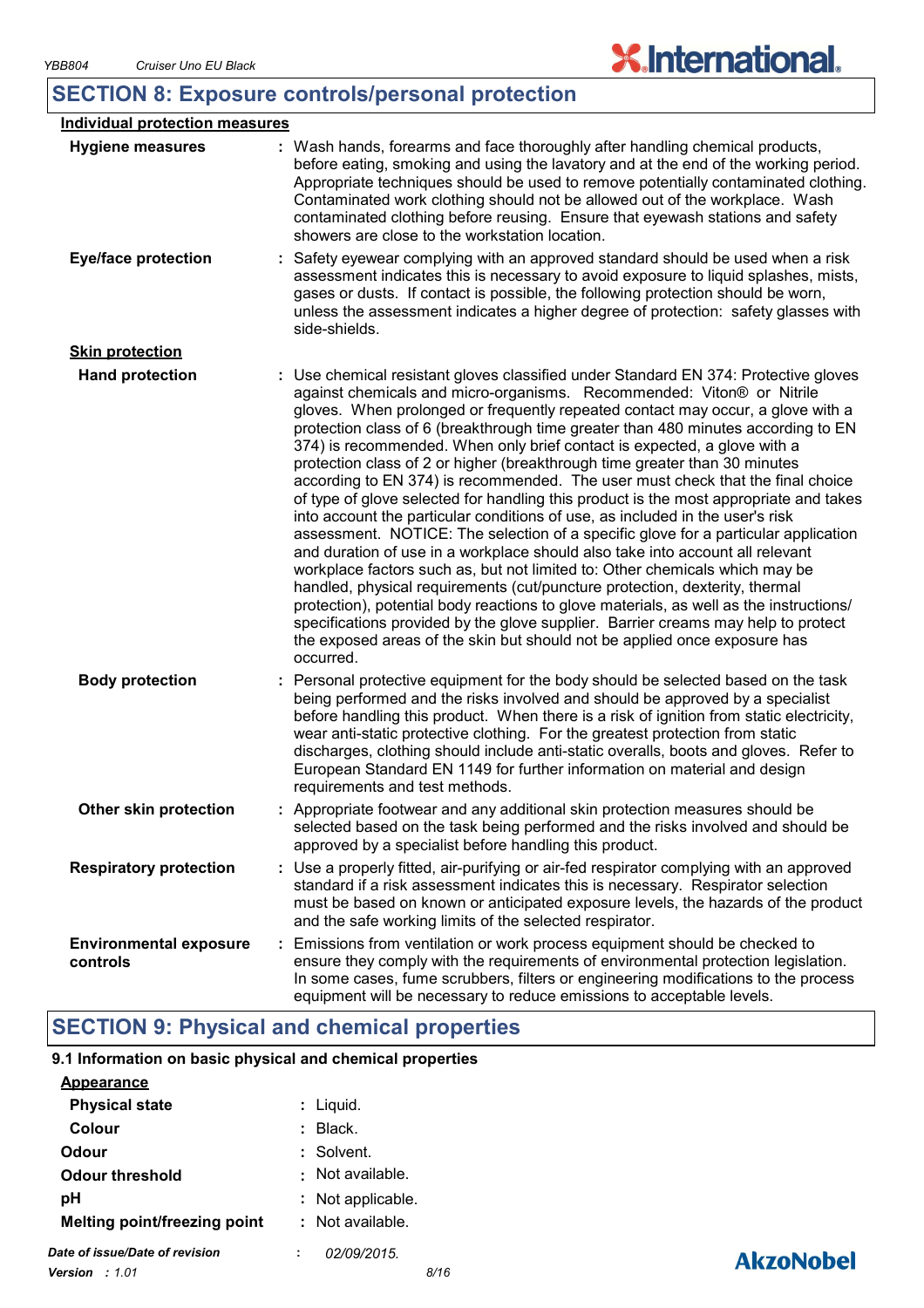## **SECTION 9: Physical and chemical properties**

| : Lowest known value: $166^{\circ}C(330.8^{\circ}F)(Solvent naphtha (petroleum), light arom.).$ |
|-------------------------------------------------------------------------------------------------|
| Closed cup: $39.5^{\circ}$ C                                                                    |
| : Not available.                                                                                |
| : Not available.                                                                                |
| : Greatest known range: Lower: 0.8% Upper: 7% (Solvent naphtha (petroleum),<br>light arom.)     |
| $:$ Not available.                                                                              |
| $:$ Not available.                                                                              |
| : 1.78                                                                                          |
| : Insoluble in the following materials: cold water.                                             |
| <b>Partition coefficient: n-octanol/ : Not available.</b>                                       |
| $:$ Not available.                                                                              |
| : Not available.                                                                                |
| : Kinematic (room temperature): $187 \text{ mm}^2/\text{s}$                                     |
| $:$ Not available.                                                                              |
| : Not available.                                                                                |
|                                                                                                 |

**X.International.** 

#### **9.2 Other information**

No additional information.

### **10.6 Hazardous 10.4 Conditions to avoid** : Avoid all possible sources of ignition (spark or flame). Do not pressurise, cut, weld, braze, solder, drill, grind or expose containers to heat or sources of ignition. Under normal conditions of storage and use, hazardous decomposition products **: 10.2 Chemical stability** Reactive or incompatible with the following materials: oxidizing materials **: 10.5 Incompatible materials : 10.3 Possibility of hazardous reactions :** Under normal conditions of storage and use, hazardous reactions will not occur. **SECTION 10: Stability and reactivity 10.1 Reactivity :** No specific test data related to reactivity available for this product or its ingredients.

**decomposition products** should not be produced.

### **SECTION 11: Toxicological information**

#### **11.1 Information on toxicological effects**

#### **Acute toxicity**

| Product/ingredient name  | <b>Result</b>        | <b>Species</b> | <b>Dose</b> | <b>Exposure</b> |
|--------------------------|----------------------|----------------|-------------|-----------------|
| dicopper oxide           | LD50 Oral            | Rat            | 470 mg/kg   |                 |
| rosin                    | ILD50 Oral           | Rat            | 7600 mg/kg  |                 |
| Solvent naphtha          | ILD50 Oral           | Rat            | 8400 mg/kg  |                 |
| (petroleum), light arom. |                      |                |             |                 |
| xylene                   | LC50 Inhalation Gas. | Rat            | 5000 ppm    | 14 hours        |
|                          | ILD50 Oral           | Rat            | 4300 mg/kg  |                 |
| ethylbenzene             | LC50 Inhalation Gas. | Rabbit         | 4000 ppm    | 4 hours         |
|                          | LD50 Dermal          | Rabbit         | 17800 mg/kg |                 |
|                          | ILD50 Oral           | Rat            | 3500 mg/kg  |                 |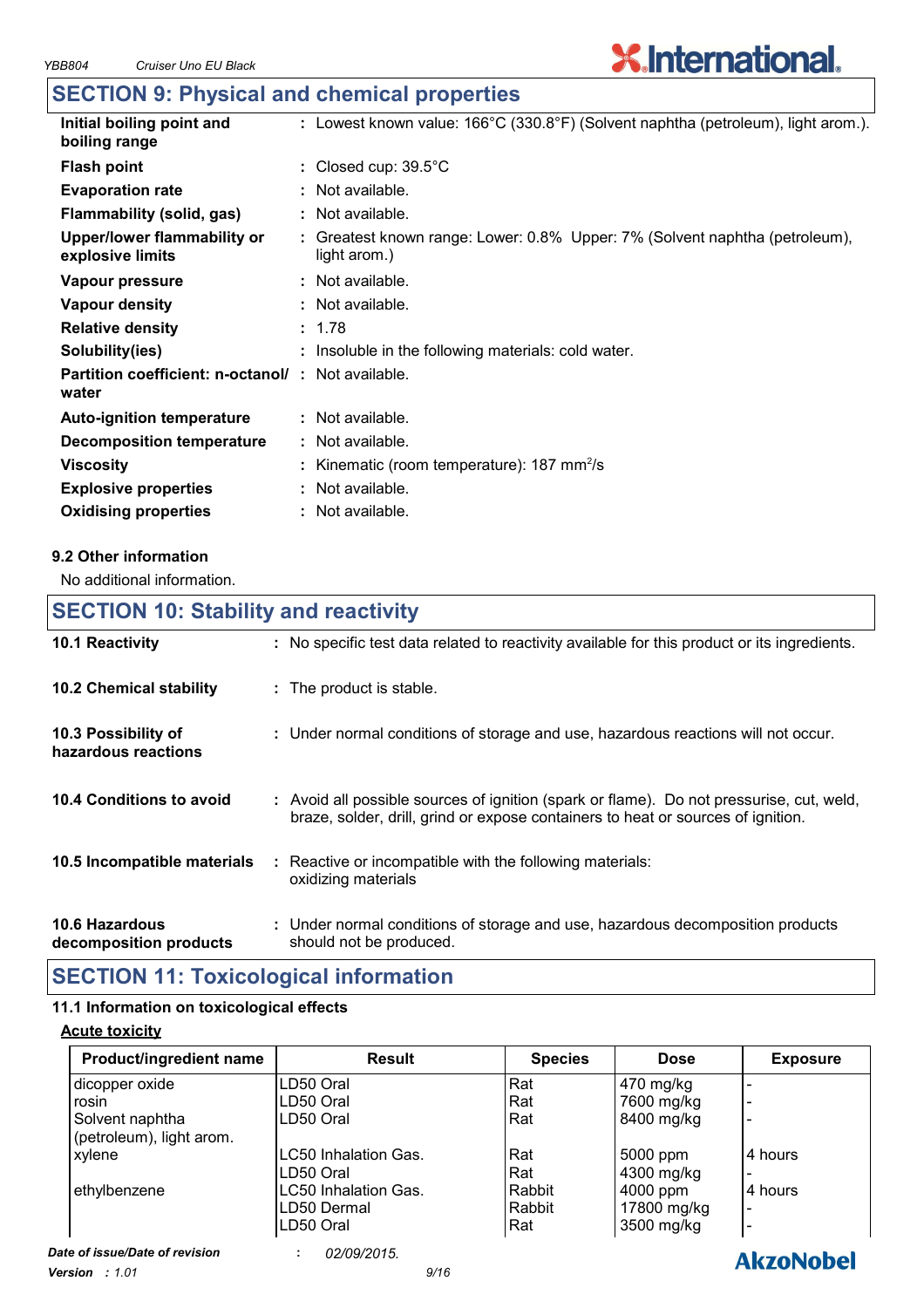### **SECTION 11: Toxicological information**

### **Conclusion/Summary :** Not available.

#### **Acute toxicity estimates**

|  | noi avallaplo. |  |
|--|----------------|--|
|  |                |  |
|  |                |  |

| Route                | <b>ATE value</b> |
|----------------------|------------------|
| Oral                 | 1510.6 mg/kg     |
| Dermal               | 17815 mg/kg      |
| Inhalation (gases)   | 80977.4 ppm      |
| Inhalation (vapours) | 712.6 mg/l       |

**X.International.** 

#### **Irritation/Corrosion**

| Product/ingredient name      | <b>Result</b>            | <b>Species</b> | <b>Score</b>             | <b>Exposure</b>             | <b>Observation</b> |
|------------------------------|--------------------------|----------------|--------------------------|-----------------------------|--------------------|
| Solvent naphtha (petroleum), | Eyes - Mild irritant     | Rabbit         | $\blacksquare$           | 24 hours 100                |                    |
| light arom.                  |                          |                |                          | microliters                 |                    |
| zinc oxide                   | Eyes - Mild irritant     | Rabbit         | $\overline{\phantom{a}}$ | 24 hours 500                |                    |
|                              |                          |                |                          | milligrams                  |                    |
|                              | Skin - Mild irritant     | Rabbit         | $\blacksquare$           | 24 hours 500                |                    |
|                              | Eyes - Mild irritant     | Rabbit         | $\overline{\phantom{a}}$ | milligrams<br>87 milligrams |                    |
| xylene                       | Eyes - Severe irritant   | Rabbit         | $\blacksquare$           | 24 hours 5                  |                    |
|                              |                          |                |                          | milligrams                  |                    |
|                              | Skin - Mild irritant     | Rat            | $\blacksquare$           | 8 hours 60                  | $\blacksquare$     |
|                              |                          |                |                          | microliters                 |                    |
|                              | Skin - Moderate irritant | Rabbit         | $\blacksquare$           | 24 hours 500                |                    |
|                              |                          |                |                          | milligrams                  |                    |
|                              | Skin - Moderate irritant | Rabbit         | $\overline{\phantom{a}}$ | 100 Percent                 |                    |
| ethylbenzene                 | Eyes - Severe irritant   | Rabbit         | $\blacksquare$           | 500                         |                    |
|                              |                          |                |                          | milligrams                  |                    |
|                              | Skin - Mild irritant     | Rabbit         | $\overline{\phantom{a}}$ | 24 hours 15                 |                    |
|                              |                          |                |                          | milligrams                  |                    |
| <b>Conclusion/Summary</b>    | : Not available.         |                |                          |                             |                    |
| <b>Sensitisation</b>         |                          |                |                          |                             |                    |
| <b>Conclusion/Summary</b>    | : Not available.         |                |                          |                             |                    |
| <b>Mutagenicity</b>          |                          |                |                          |                             |                    |
| <b>Conclusion/Summary</b>    | : Not available.         |                |                          |                             |                    |
| Carcinogenicity              |                          |                |                          |                             |                    |
|                              |                          |                |                          |                             |                    |
| <b>Conclusion/Summary</b>    | : Not available.         |                |                          |                             |                    |
| <b>Reproductive toxicity</b> |                          |                |                          |                             |                    |
| <b>Conclusion/Summary</b>    | : Not available.         |                |                          |                             |                    |
| <b>Teratogenicity</b>        |                          |                |                          |                             |                    |
|                              |                          |                |                          |                             |                    |
| <b>Conclusion/Summary</b>    | : Not available.         |                |                          |                             |                    |

#### **Specific target organ toxicity (single exposure)**

| Product/ingredient name                  | Category   | <b>Route of</b><br>exposure | <b>Target organs</b>                                           |
|------------------------------------------|------------|-----------------------------|----------------------------------------------------------------|
| Solvent naphtha (petroleum), light arom. | Category 3 | Not applicable.             | <b>Respiratory tract</b><br>irritation and<br>Narcotic effects |
| xylene                                   | Category 3 | Not applicable.             | Respiratory tract<br>irritation                                |
| ethylbenzene                             | Category 3 | Not applicable.             | <b>Respiratory tract</b><br>irritation                         |

#### **Specific target organ toxicity (repeated exposure)**

| <b>Product/ingredient name</b> | Category   | Route of<br>exposure | <b>Target organs</b> |
|--------------------------------|------------|----------------------|----------------------|
| ethylbenzene                   | Category 2 | <b>Inhalation</b>    | ears                 |

### **AkzoNobel**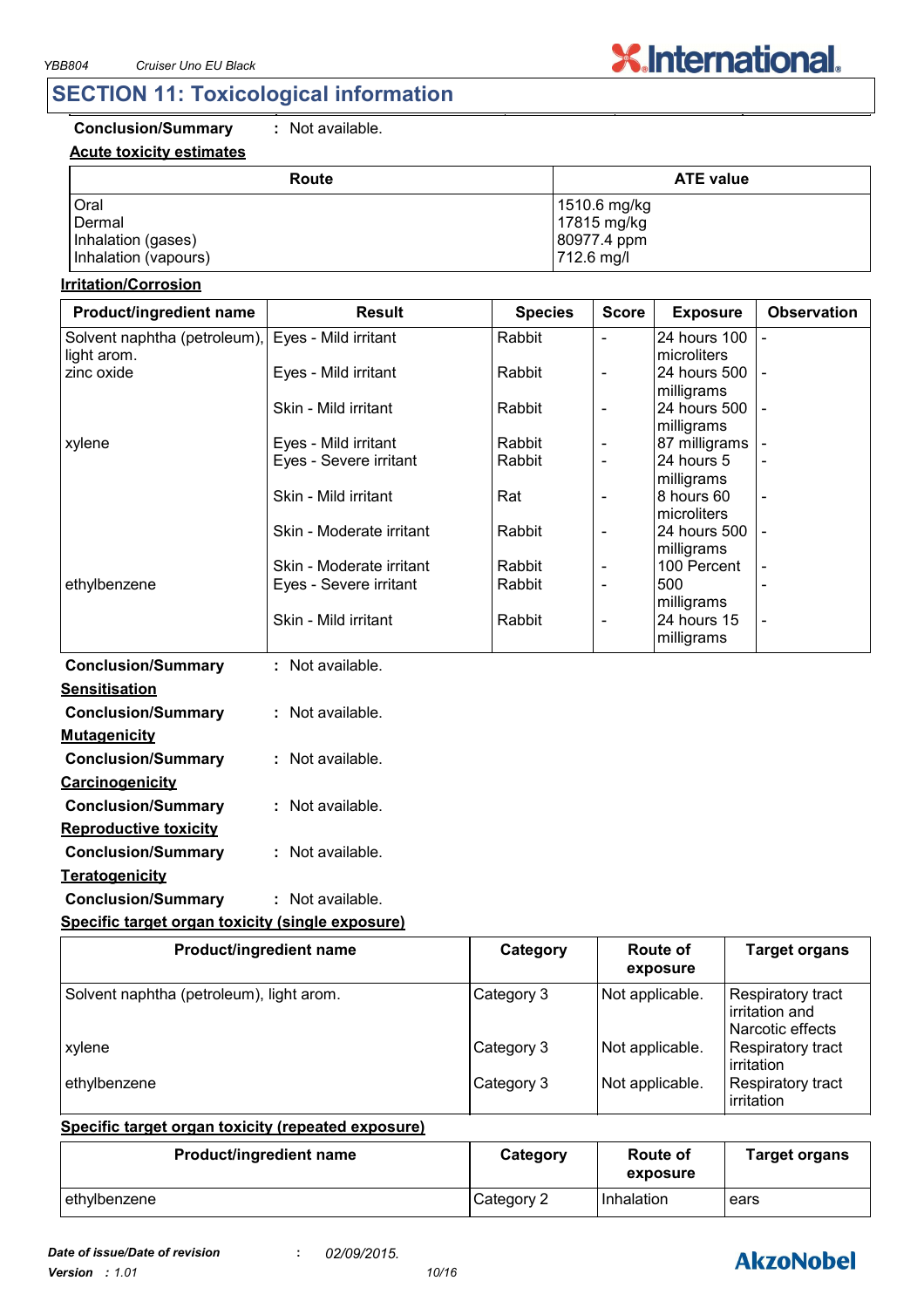

### **SECTION 11: Toxicological information**

### **Aspiration hazard**

| Product/ingredient name                                            |                                                                                                                                            | <b>Result</b>                                                                                                           |  |
|--------------------------------------------------------------------|--------------------------------------------------------------------------------------------------------------------------------------------|-------------------------------------------------------------------------------------------------------------------------|--|
| Solvent naphtha (petroleum), light arom.<br>xylene<br>ethylbenzene |                                                                                                                                            | <b>ASPIRATION HAZARD - Category 1</b><br><b>ASPIRATION HAZARD - Category 1</b><br><b>ASPIRATION HAZARD - Category 1</b> |  |
| Information on the likely<br>routes of exposure                    | : Not available.                                                                                                                           |                                                                                                                         |  |
| <b>Potential acute health effects</b>                              |                                                                                                                                            |                                                                                                                         |  |
| Eye contact                                                        | : No known significant effects or critical hazards.                                                                                        |                                                                                                                         |  |
| <b>Inhalation</b>                                                  | : No known significant effects or critical hazards.                                                                                        |                                                                                                                         |  |
| <b>Skin contact</b>                                                | : May cause an allergic skin reaction.                                                                                                     |                                                                                                                         |  |
| Ingestion                                                          | : Harmful if swallowed.                                                                                                                    |                                                                                                                         |  |
|                                                                    | Symptoms related to the physical, chemical and toxicological characteristics                                                               |                                                                                                                         |  |
| Eye contact                                                        | : No specific data.                                                                                                                        |                                                                                                                         |  |
| <b>Inhalation</b>                                                  | : Adverse symptoms may include the following:<br>headache<br>drowsiness/fatigue<br>dizziness/vertigo<br>muscle weakness<br>unconsciousness |                                                                                                                         |  |
| <b>Skin contact</b>                                                | : Adverse symptoms may include the following:<br>irritation<br>redness                                                                     |                                                                                                                         |  |
| Ingestion                                                          | : No specific data.                                                                                                                        |                                                                                                                         |  |
|                                                                    | Delayed and immediate effects and also chronic effects from short and long term exposure                                                   |                                                                                                                         |  |
| <b>Short term exposure</b>                                         |                                                                                                                                            |                                                                                                                         |  |
| <b>Potential immediate</b><br>effects                              | : Not available.                                                                                                                           |                                                                                                                         |  |
| <b>Potential delayed effects</b>                                   | : Not available.                                                                                                                           |                                                                                                                         |  |
| Long term exposure<br><b>Potential immediate</b><br>effects        | : Not available.                                                                                                                           |                                                                                                                         |  |
| <b>Potential delayed effects</b>                                   | : Not available.                                                                                                                           |                                                                                                                         |  |
| <b>Potential chronic health effects</b>                            |                                                                                                                                            |                                                                                                                         |  |
| Not available.                                                     |                                                                                                                                            |                                                                                                                         |  |
| <b>Conclusion/Summary</b>                                          | : Not available.                                                                                                                           |                                                                                                                         |  |
| General                                                            | to very low levels.                                                                                                                        | : Once sensitized, a severe allergic reaction may occur when subsequently exposed                                       |  |
| Carcinogenicity                                                    | : No known significant effects or critical hazards.                                                                                        |                                                                                                                         |  |
| <b>Mutagenicity</b>                                                | : No known significant effects or critical hazards.                                                                                        |                                                                                                                         |  |
| <b>Teratogenicity</b>                                              | : No known significant effects or critical hazards.                                                                                        |                                                                                                                         |  |
| <b>Developmental effects</b>                                       | : No known significant effects or critical hazards.                                                                                        |                                                                                                                         |  |
| <b>Fertility effects</b>                                           | : No known significant effects or critical hazards.                                                                                        |                                                                                                                         |  |
| <b>Other information</b>                                           | : Not available.                                                                                                                           |                                                                                                                         |  |

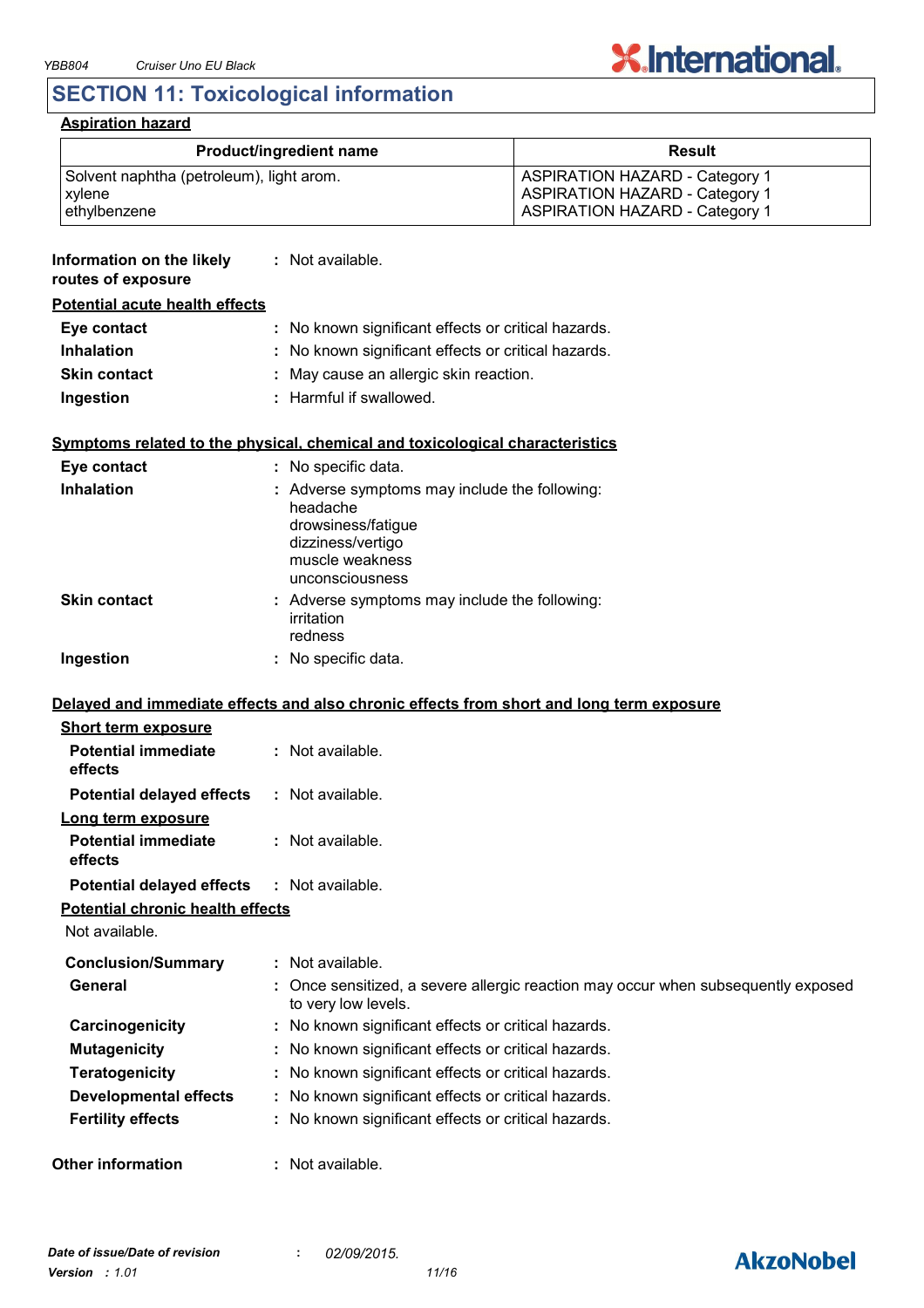

### **SECTION 12: Ecological information**

#### **12.1 Toxicity**

| Product/ingredient name                                        | <b>Result</b>                               | <b>Species</b>                                                           | <b>Exposure</b> |
|----------------------------------------------------------------|---------------------------------------------|--------------------------------------------------------------------------|-----------------|
| dicopper oxide                                                 | Acute EC50 0.042 mg/l Fresh water           | Daphnia - Daphnia similis                                                | 48 hours        |
|                                                                | Acute IC50 0.71 mg/l Fresh water            | Algae - Pseudokirchneriella<br>subcapitata - Exponential<br>growth phase | 96 hours        |
|                                                                | Acute LC50 0.075 mg/l Fresh water           | Fish - Danio rerio                                                       | 96 hours        |
|                                                                | Chronic IC10 0.009 mg/l Fresh water         | Algae - Pseudokirchneriella<br>subcapitata - Exponential<br>growth phase | 96 hours        |
| Solvent naphtha (petroleum), Acute EC50 6.14 mg/m <sup>3</sup> |                                             | Daphnia                                                                  | 48 hours        |
| light arom.                                                    |                                             |                                                                          |                 |
|                                                                | Acute LC50 9.22 mg/m <sup>3</sup>           | Fish - Mykiss                                                            | 96 hours        |
| zinc oxide                                                     | Acute EC50 0.042 mg/l Fresh water           | Algae - Pseudokirchneriella<br>subcapitata - Exponential<br>growth phase | 72 hours        |
|                                                                | Acute EC50 24.6 mg/l                        | Daphnia - Daphnia magna                                                  | 48 hours        |
|                                                                | Acute EC50 1 mg/l Fresh water               | Daphnia - Daphnia magna -<br>Neonate                                     | 48 hours        |
|                                                                | Acute IC50 0.17 mg/l                        | Algae - Selenastrum<br>capricornutum                                     | 72 hours        |
|                                                                | Acute LC50 1.1 mg/l                         | Fish - Oncorhynchus Mykiss                                               | 96 hours        |
|                                                                | Chronic NOEC 0.017 mg/l Fresh water         | Algae - Pseudokirchneriella<br>subcapitata - Exponential<br>growth phase | 72 hours        |
| ethylbenzene                                                   | Acute EC50 3.6 mg/l Fresh water             | Algae - Pseudokirchneriella<br>subcapitata                               | 96 hours        |
|                                                                | Acute LC50 18.4 to 25.4 mg/l Fresh<br>water | Daphnia - Daphnia magna -<br>Neonate                                     | 48 hours        |
|                                                                | Acute LC50 5.1 to 5.7 mg/l Marine<br>water  | Fish - Menidia menidia                                                   | 96 hours        |

**Conclusion/Summary :** Not available.

#### **12.2 Persistence and degradability**

#### **Conclusion/Summary :** Not available.

| <b>Product/ingredient name</b> | <b>Aquatic half-life</b> | Photolysis | Biodegradability |
|--------------------------------|--------------------------|------------|------------------|
| ∣ethγlbenzene                  |                          |            | Readily          |

#### **12.3 Bioaccumulative potential**

| Product/ingredient name | $\mathsf{LogP}_\mathsf{ow}$ | <b>BCF</b>  | <b>Potential</b> |
|-------------------------|-----------------------------|-------------|------------------|
| rosin                   | 1.9 to 7.7                  |             | high             |
| zinc oxide              |                             | 60960       | high             |
| xylene                  | 3.16                        | 8.1 to 25.9 | low              |
| ethylbenzene            | 3.15                        | 15          | low              |

| 12.4 Mobility in soil                     |                  |
|-------------------------------------------|------------------|
| Soil/water partition<br>coefficient (Koc) | : Not available. |
| <b>Mobility</b>                           | : Not available. |

#### **12.5 Results of PBT and vPvB assessment**

- **PBT :** Not applicable.
- **vPvB :** Not applicable.

### **AkzoNobel**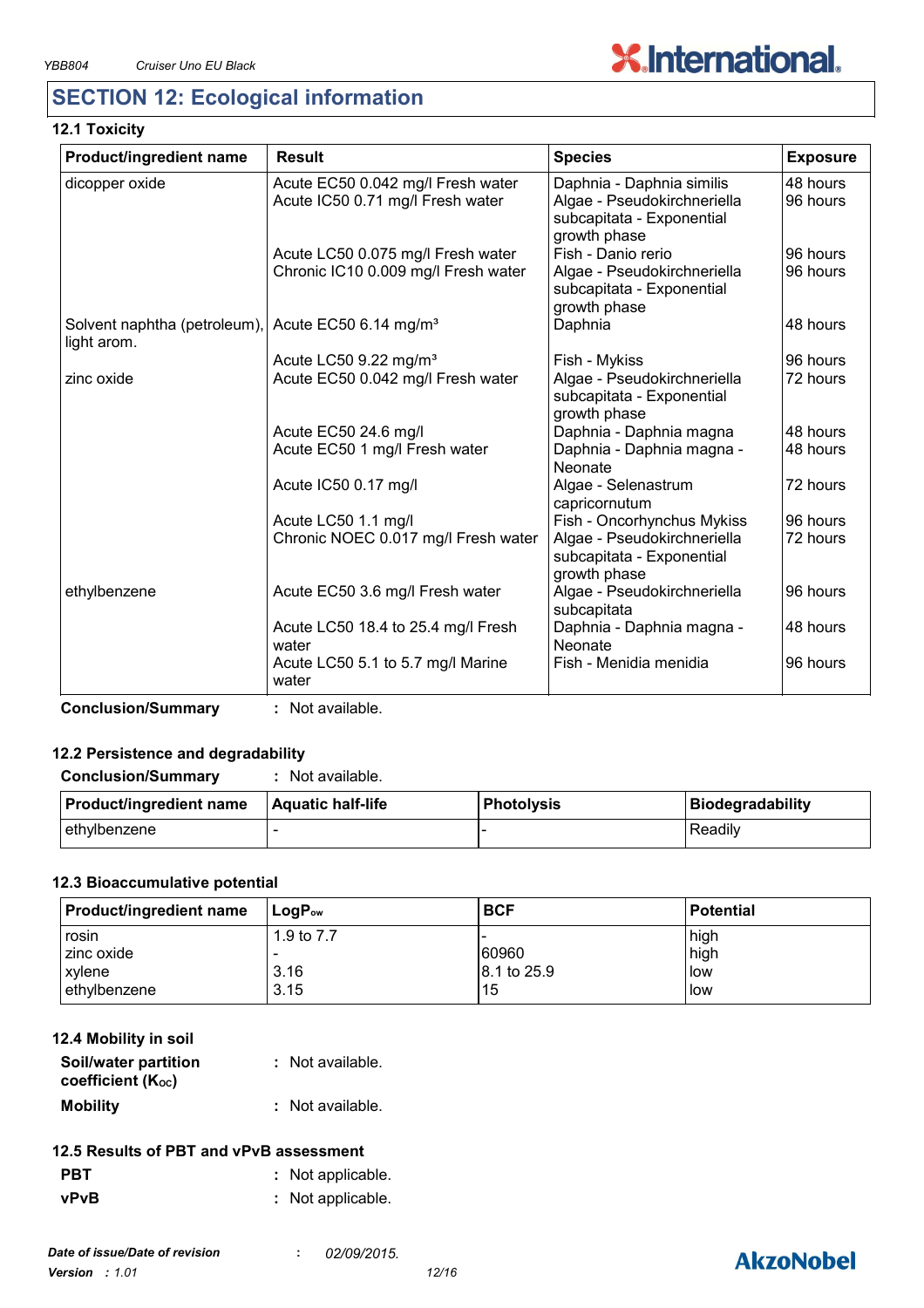### **SECTION 12: Ecological information**

**12.6 Other adverse effects :** No known significant effects or critical hazards.

### **SECTION 13: Disposal considerations**

The information in this section contains generic advice and guidance. The list of Identified Uses in Section 1 should be consulted for any available use-specific information provided in the Exposure Scenario(s).

**X.International.** 

**AkzoNobel** 

#### **13.1 Waste treatment methods**

#### **Product**

| <b>Methods of disposal</b> | : The generation of waste should be avoided or minimised wherever possible.<br>Disposal of this product, solutions and any by-products should at all times comply<br>with the requirements of environmental protection and waste disposal legislation<br>and any regional local authority requirements. Dispose of surplus and non-<br>recyclable products via a licensed waste disposal contractor. Waste should not be<br>disposed of untreated to the sewer unless fully compliant with the requirements of<br>all authorities with jurisdiction. |
|----------------------------|------------------------------------------------------------------------------------------------------------------------------------------------------------------------------------------------------------------------------------------------------------------------------------------------------------------------------------------------------------------------------------------------------------------------------------------------------------------------------------------------------------------------------------------------------|
|----------------------------|------------------------------------------------------------------------------------------------------------------------------------------------------------------------------------------------------------------------------------------------------------------------------------------------------------------------------------------------------------------------------------------------------------------------------------------------------------------------------------------------------------------------------------------------------|

**Hazardous waste :** The classification of the product may meet the criteria for a hazardous waste.

#### **European waste catalogue (EWC)**

| Code number                                                                                                                                                                                                                                                                                                                                                                                                                                                                                                                                                                                | <b>Waste designation</b>                                                                                                                                                                                 |
|--------------------------------------------------------------------------------------------------------------------------------------------------------------------------------------------------------------------------------------------------------------------------------------------------------------------------------------------------------------------------------------------------------------------------------------------------------------------------------------------------------------------------------------------------------------------------------------------|----------------------------------------------------------------------------------------------------------------------------------------------------------------------------------------------------------|
| EWC 08 01 11*                                                                                                                                                                                                                                                                                                                                                                                                                                                                                                                                                                              | waste paint and varnish containing organic solvents or other dangerous substances                                                                                                                        |
| Packaging                                                                                                                                                                                                                                                                                                                                                                                                                                                                                                                                                                                  |                                                                                                                                                                                                          |
| <b>Methods of disposal</b>                                                                                                                                                                                                                                                                                                                                                                                                                                                                                                                                                                 | : The generation of waste should be avoided or minimised wherever possible. Waste<br>packaging should be recycled. Incineration or landfill should only be considered<br>when recycling is not feasible. |
| <b>Special precautions</b><br>: This material and its container must be disposed of in a safe way. Care should be<br>taken when handling emptied containers that have not been cleaned or rinsed out.<br>Empty containers or liners may retain some product residues. Vapor from product<br>residues may create a highly flammable or explosive atmosphere inside the<br>container. Do not cut, weld or grind used containers unless they have been cleaned<br>thoroughly internally. Avoid dispersal of spilt material and runoff and contact with<br>soil, waterways, drains and sewers. |                                                                                                                                                                                                          |

### **SECTION 14: Transport information**

|                                    | <b>ADR/RID</b>                                                                                                                                             | <b>IMDG</b>                                                                                 | <b>IATA</b>    |
|------------------------------------|------------------------------------------------------------------------------------------------------------------------------------------------------------|---------------------------------------------------------------------------------------------|----------------|
| 14.1 UN number                     | <b>UN1263</b>                                                                                                                                              | <b>UN1263</b>                                                                               | <b>UN1263</b>  |
| 14.2 UN proper<br>shipping name    | <b>PAINT</b>                                                                                                                                               | PAINT. Marine pollutant<br>(dicopper oxide)                                                 | <b>PAINT</b>   |
| 14.3 Transport<br>hazard class(es) | $\mathbf{3}$                                                                                                                                               | 3<br>⋭                                                                                      | 3              |
| 14.4 Packing<br>group              | Ш                                                                                                                                                          | $\mathbf{III}$                                                                              | $\mathbf{III}$ |
| 14.5<br>Environmental<br>hazards   | Yes.                                                                                                                                                       | Yes.                                                                                        | No.            |
| <b>Additional</b><br>information   | The environmentally hazardous<br>substance mark is not required<br>when transported in sizes of $\leq 5$<br>L or $\leq$ 5 kg.<br><b>Special provisions</b> | The marine pollutant mark is<br>not required when transported<br>in sizes of ≤5 L or ≤5 kg. |                |
|                                    | 640 (E)                                                                                                                                                    |                                                                                             |                |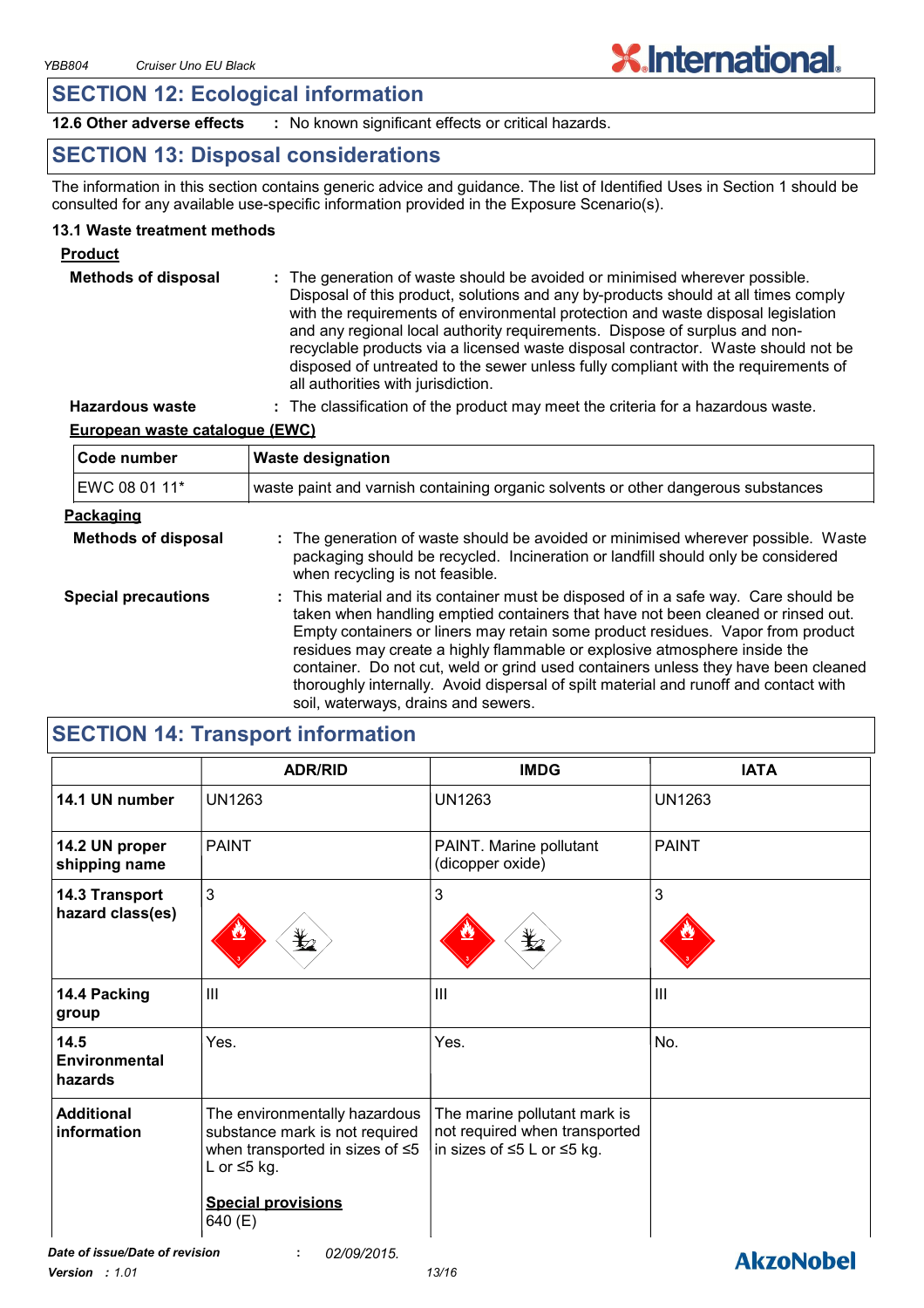

### **SECTION 14: Transport information**

| (D/E)                                                                                         | <u>Tunnel code</u>                    |                                                                                                                                                                                                        |
|-----------------------------------------------------------------------------------------------|---------------------------------------|--------------------------------------------------------------------------------------------------------------------------------------------------------------------------------------------------------|
|                                                                                               |                                       | The environmentally<br>hazardous substance mark<br>may appear if required by<br>other transportation<br>regulations.                                                                                   |
| <b>IMDG Code Segregation</b><br>group                                                         | : Not applicable.                     |                                                                                                                                                                                                        |
| user                                                                                          | the event of an accident or spillage. | 14.6 Special precautions for : Transport within user's premises: always transport in closed containers that are<br>upright and secure. Ensure that persons transporting the product know what to do in |
| <b>14.7 Transport in bulk</b><br>according to Annex II of<br>MARPOL 73/78 and the IBC<br>Code | : Not available.                      |                                                                                                                                                                                                        |

### **SECTION 15: Regulatory information**

#### **15.1 Safety, health and environmental regulations/legislation specific for the substance or mixture EU Regulation (EC) No. 1907/2006 (REACH)**

#### **Annex XIV - List of substances subject to authorisation**

| <b>Annex XIV</b>                                                                                                                                                    |                                                                                                                                                   |
|---------------------------------------------------------------------------------------------------------------------------------------------------------------------|---------------------------------------------------------------------------------------------------------------------------------------------------|
| None of the components are listed.                                                                                                                                  |                                                                                                                                                   |
| <b>Substances of very high concern</b>                                                                                                                              |                                                                                                                                                   |
| None of the components are listed.                                                                                                                                  |                                                                                                                                                   |
| Annex XVII - Restrictions : Not applicable.<br>on the manufacture,<br>placing on the market<br>and use of certain<br>dangerous substances,<br>mixtures and articles |                                                                                                                                                   |
| <b>Other EU regulations</b>                                                                                                                                         |                                                                                                                                                   |
| <b>Special packaging requirements</b>                                                                                                                               |                                                                                                                                                   |
| <b>Containers to be fitted</b><br>with child-resistant<br>fastenings                                                                                                | : Not applicable.                                                                                                                                 |
| Tactile warning of danger : Yes, applicable.                                                                                                                        |                                                                                                                                                   |
| <b>IMO</b>                                                                                                                                                          | : Compliant with the International Convention on the Control of Harmful Antifouling<br>Systems on Ships, 2001.                                    |
| <b>Type (Antifouling)</b>                                                                                                                                           | : Antifouling Type - Organotin-free ablative                                                                                                      |
| <b>National regulations</b>                                                                                                                                         |                                                                                                                                                   |
| <b>Biocidal products regulation</b>                                                                                                                                 |                                                                                                                                                   |
| <b>Product type</b>                                                                                                                                                 | : PT21 Antifouling products Liquid. Paint.                                                                                                        |
| <b>References</b>                                                                                                                                                   | : Biocidal Products Regulations 2012<br>The Aerosol Dispensers (EEC Requirements) (Amendment) Regulations 1996<br>The Detergents Regulations 2005 |
| <b>15.2 Chemical Safety</b><br>Assessment                                                                                                                           | : This product contains substances for which Chemical Safety Assessments are still<br>required.                                                   |

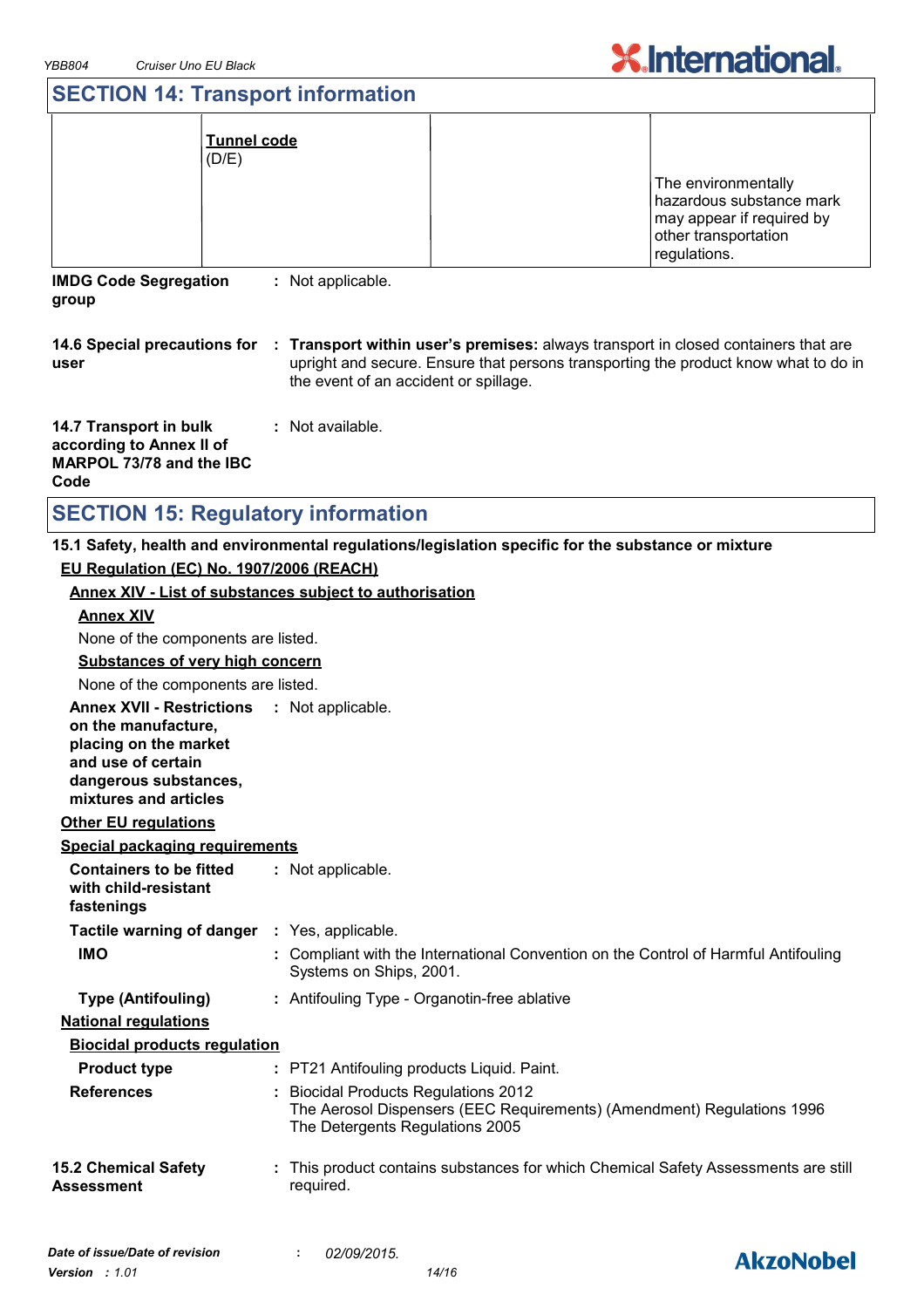### **SECTION 16: Other information**

| Indicates information that has changed from previously issued version. |  |
|------------------------------------------------------------------------|--|
|                                                                        |  |

| <b>Abbreviations and</b> | $:$ ATE = Acute Toxicity Estimate                                             |
|--------------------------|-------------------------------------------------------------------------------|
| acronyms                 | CLP = Classification, Labelling and Packaging Regulation [Regulation (EC) No. |
|                          | 1272/2008]                                                                    |
|                          | DMEL = Derived Minimal Effect Level                                           |
|                          | DNEL = Derived No Effect Level                                                |
|                          | EUH statement = CLP-specific Hazard statement                                 |
|                          | PBT = Persistent, Bioaccumulative and Toxic                                   |
|                          | PNEC = Predicted No Effect Concentration                                      |
|                          | <b>RRN = REACH Registration Number</b>                                        |
|                          | vPvB = Very Persistent and Very Bioaccumulative                               |

#### **Procedure used to derive the classification according to Regulation (EC) No. 1272/2008 [CLP/GHS]**

| <b>Classification</b>                                                                                              |                                                                                                                                                                                                                                                                                                                                                           | <b>Justification</b>                                                                                                                                                                                                                                                                                                                                                                                                                                                                                                                                                                                                                                                                                                                                                                                                                           |
|--------------------------------------------------------------------------------------------------------------------|-----------------------------------------------------------------------------------------------------------------------------------------------------------------------------------------------------------------------------------------------------------------------------------------------------------------------------------------------------------|------------------------------------------------------------------------------------------------------------------------------------------------------------------------------------------------------------------------------------------------------------------------------------------------------------------------------------------------------------------------------------------------------------------------------------------------------------------------------------------------------------------------------------------------------------------------------------------------------------------------------------------------------------------------------------------------------------------------------------------------------------------------------------------------------------------------------------------------|
| Flam. Liq. 3, H226<br>Acute Tox. 4, H302<br>Skin Sens. 1, H317<br>Aquatic Acute 1, H400<br>Aquatic Chronic 1, H410 |                                                                                                                                                                                                                                                                                                                                                           | On basis of test data<br>Calculation method<br>Calculation method<br>Calculation method<br>Calculation method                                                                                                                                                                                                                                                                                                                                                                                                                                                                                                                                                                                                                                                                                                                                  |
| <b>Full text of abbreviated H</b><br>statements                                                                    | H225<br>H226<br>H302<br>H302 (oral)<br>H304<br>H312 (dermal)<br>H315<br>H317<br>H319<br>H332 (inhalation)<br>H335 (Respiratory tract<br>irritation)<br>H335 and H336<br>(Respiratory tract<br>irritation and Narcotic<br>effects)<br>H373 (ears) (inhalation)<br>H400<br>H410<br>H411<br>H413                                                             | Highly flammable liquid and vapour.<br>Flammable liquid and vapour.<br>Harmful if swallowed.<br>Harmful if swallowed.<br>May be fatal if swallowed and enters airways.<br>Harmful in contact with skin.<br>Causes skin irritation.<br>May cause an allergic skin reaction.<br>Causes serious eye irritation.<br>Harmful if inhaled.<br>May cause respiratory irritation. (Respiratory tract<br>irritation)<br>May cause respiratory irritation. May cause drowsiness<br>or dizziness. (Respiratory tract irritation and Narcotic<br>effects)<br>May cause damage to organs through prolonged or<br>repeated exposure if inhaled. (ears)<br>Very toxic to aquatic life.<br>Very toxic to aquatic life with long lasting effects.<br>Toxic to aquatic life with long lasting effects.<br>May cause long lasting harmful effects to aquatic life. |
| <b>Full text of classifications</b><br>[CLP/GHS]                                                                   | Acute Tox. 4, H302<br>Acute Tox. 4, H312<br>Acute Tox. 4, H332<br>Aquatic Acute 1, H400<br>Aquatic Chronic 1, H410<br>Aquatic Chronic 2, H411<br>Asp. Tox. 1, H304<br>Eye Irrit. 2, H319<br>Flam. Liq. 2, H225<br>Flam. Liq. 3, H226<br>Skin Irrit. 2, H315<br>Skin Sens. 1, H317<br>(inhalation)<br>STOT SE 3, H335<br>(Respiratory tract<br>irritation) | <b>ACUTE TOXICITY (oral) - Category 4</b><br><b>ACUTE TOXICITY (dermal) - Category 4</b><br><b>ACUTE TOXICITY (inhalation) - Category 4</b><br><b>ACUTE AQUATIC HAZARD - Category 1</b><br>LONG-TERM AQUATIC HAZARD - Category 1<br>LONG-TERM AQUATIC HAZARD - Category 2<br>Aquatic Chronic 4, H413   LONG-TERM AQUATIC HAZARD - Category 4<br><b>ASPIRATION HAZARD - Category 1</b><br>SERIOUS EYE DAMAGE/ EYE IRRITATION - Category<br><b>FLAMMABLE LIQUIDS - Category 2</b><br>FLAMMABLE LIQUIDS - Category 3<br>SKIN CORROSION/IRRITATION - Category 2<br>SKIN SENSITIZATION - Category 1<br>STOT RE 2, H373 (ears) SPECIFIC TARGET ORGAN TOXICITY (REPEATED<br>EXPOSURE) (ears) (inhalation) - Category 2<br>SPECIFIC TARGET ORGAN TOXICITY (SINGLE<br>EXPOSURE) (Respiratory tract irritation) - Category 3                             |
| Date of issue/Date of revision                                                                                     | 02/09/2015.                                                                                                                                                                                                                                                                                                                                               | <b>AkzoNobel</b>                                                                                                                                                                                                                                                                                                                                                                                                                                                                                                                                                                                                                                                                                                                                                                                                                               |